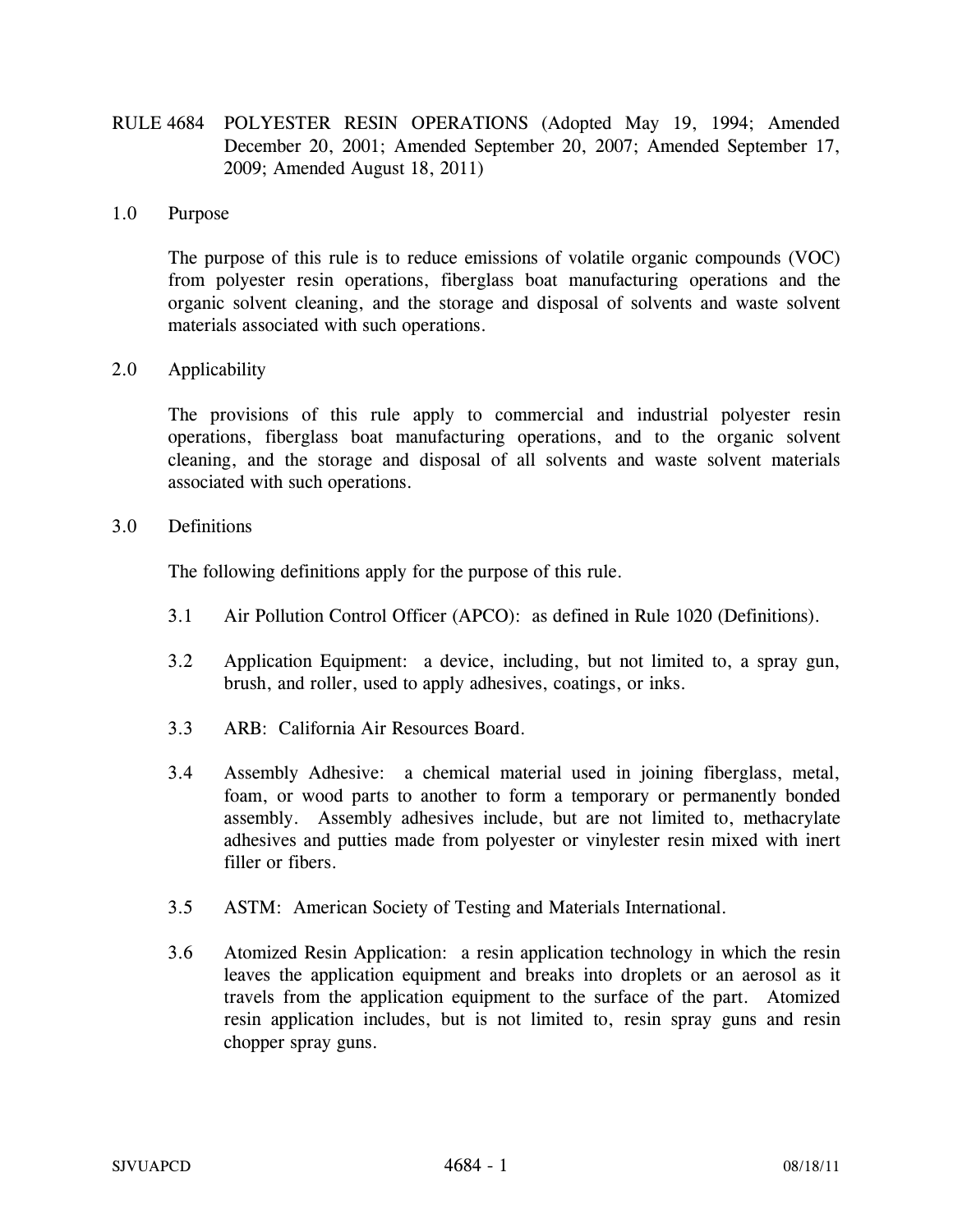- 3.7 Bench Scale Project: a project (other than at a research and development facility) that is operated on a small scale, such as one capable of being located on a laboratory bench top.
- 3.8 Catalyst: a substance that is added to resin to initiate or promote polymerization.
- 3.9 CFR: Code of Federal Regulations.
- 3.10 Cleaning Materials: materials including, but not limited to, materials used for cleaning hands, tools, molds, application equipment, and work areas.
- 3.11 Clear Gel Coat: a gel coat that is clear or translucent so that underlying colors are visible. Clear gel coat is used to manufacture parts for sale. Clear gel coat does not include tooling gel coat used to build or repair molds.
- 3.12 Closed Molding Process: a molding process in which pressure is used to distribute the resin through the reinforcing fabric placed between two mold surfaces to either saturate the fabric or fill the mold cavity. The pressure may be clamping pressure, fluid pressure, atmospheric pressure, or vacuum pressure used either alone or in combination. The mold surfaces may be rigid or flexible. Closed molding includes, but is not limited to, compression molding with sheet molding compound, infusion molding, resin injection molding (RIM), vacuum-assisted resin transfer molding (VARTM), resin transfer molding (RTM), and vacuum-assisted compression molding. Processes in which a closed mold is used only to compact saturated fabric or remove air or excess resin from the fabric (such as in vacuum bagging) are not considered closed molding. Open molding steps, such as application of gel coat or skin coat layer by conventional open molding prior to a closed molding process are not closed molding.
- 3.13 Coating: a material applied onto or impregnated into a substrate for protective, decorative, or functional purposes. Such materials include, but are not limited to, paints, varnishes, sealers, and stains.
- 3.14 Corrosion–Resistant Material: a polyester resin material used to make products for corrosion resistant applications such as tooling, fuel or chemical tanks, boat hulls, pools and outdoor spas.
- 3.15 Cure: to polymerize, i.e., to transform from a liquid to a solid state or semisolid state to achieve desired physical properties for the product, including hardness.
- 3.16 Cured Coating: a coating that is dry to the touch.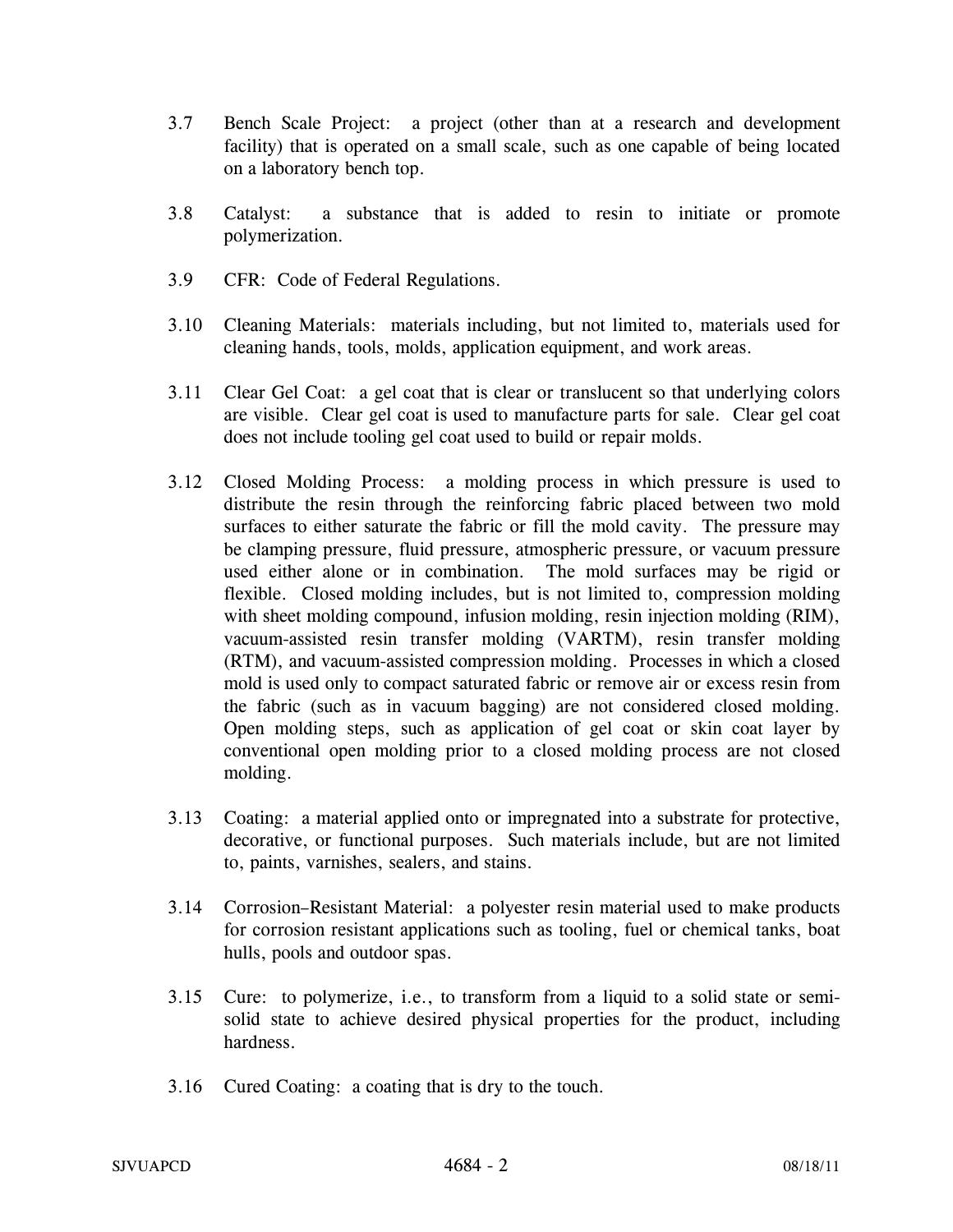- 3.17 Degreaser: a tank, tray, drum or other container in which objects to be cleaned are exposed to a solvent or solvent vapor in order to remove contaminants. The objects to be cleaned include, but are not limited to, parts, products, tools, machinery, and equipment. An enclosed spray application equipment cleaning system is not a degreaser.
- 3.18 Dissolver: an organic solvent that is added to an adhesive, coating, or ink in order to melt or to liquefy solid particles.
- 3.19 EPA: United States Environmental Protection Agency.
- 3.20 Fiberglass Boat: a vessel in which either the hull or deck is built from a composite material consisting of thermosetting resin matrix reinforced with fibers of glass, carbon, or other material.
- 3.21 Fiberglass Boat Manufacturing: facilities that manufacture hulls or decks of boats from fiberglass, or build molds to make fiberglass boat hulls or decks. Facilities that manufacture solely parts of boats (such as hatches, seats, or lockers), or boat trailers, but do not manufacture boat hulls or decks from fiberglass or build molds to make fiberglass boats or hulls are not considered fiberglass boat manufacturing. A facility that manufactures hulls or decks, or molds for hulls or decks, and other fiberglass boat parts, including small parts such as hatches, seats, and lockers, is considered fiberglass boat manufacturing. Fiberglass boat manufacturing operations include open molding resin and gel coat operations (these include pigmented gel coat, clear gel coat, production resin, tooling gel coat, and tooling resin), resin and gel coat mixing operations, and resin and gel coat application equipment cleaning operations.
- 3.22 Filament Application: a method of applying resin to an open mold that involves feeding reinforcement fibers through a resin bath and winding the resinimpregnated fibers on a rotating mandrel.
- 3.23 Filled Polyester Resin Material: a material formulated by adding compatible filler(s) to polyester resin material(s).
- 3.24 Filler: a finely divided inert (non-VOC) material, which may be added to the resin to enhance its mechanical properties and extend its volume. Resin fillers include, but are not limited to, silica, carbon black, talc, mica and calcium carbonate.
- 3.25 Fire Retardant Material: a polyester resin material used to make products that are resistant to flame or fire.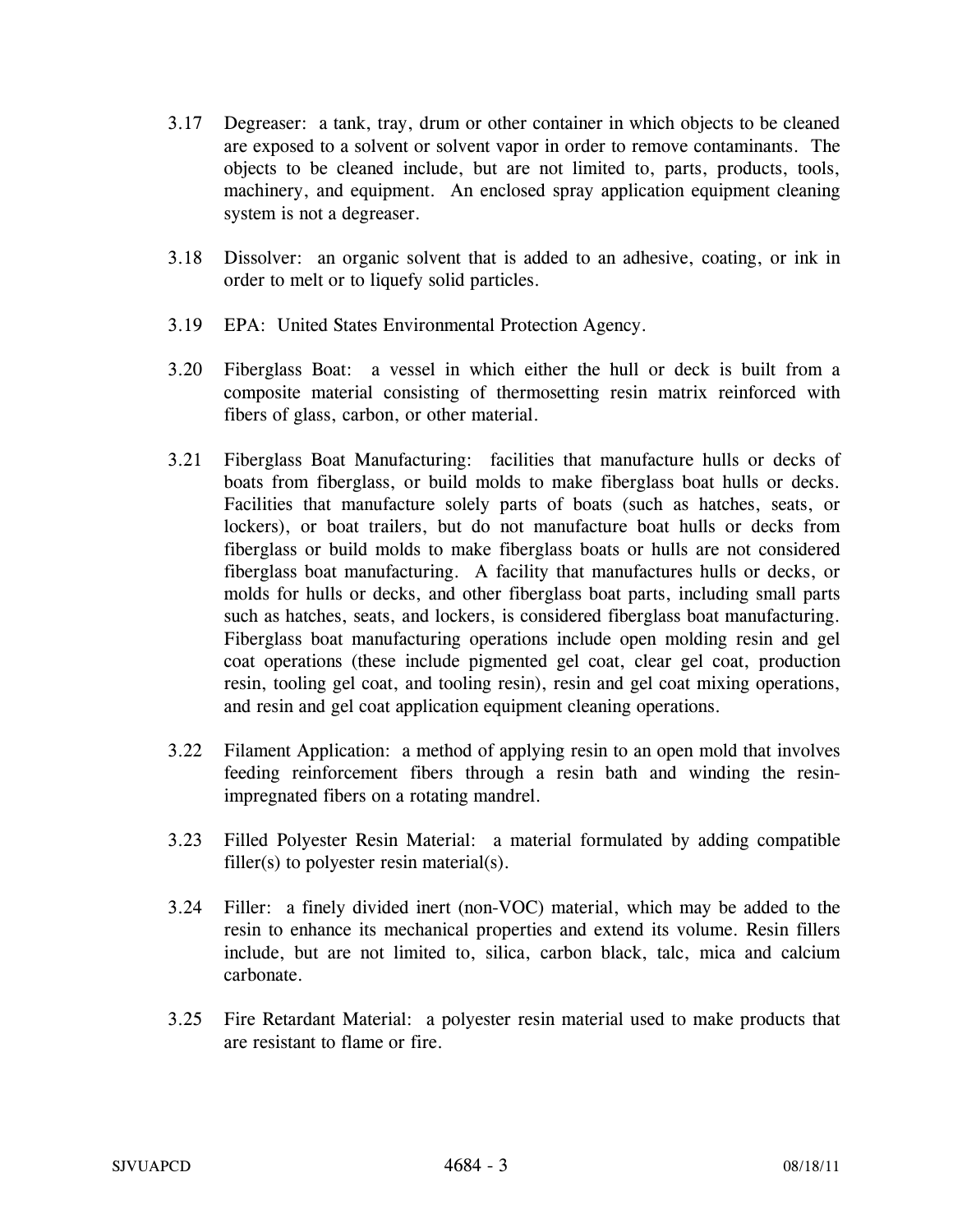- 3.26 Fluid Impingement Technology: a spray gun that produces an expanding nonmisting curtain of liquid by the impingement of low-pressure uninterrupted liquid streams.
- 3.27 Gel Coat: a polyester resin topcoat that provides a cosmetic enhancement and improves resistance to degradation from environmental exposure.
- 3.28 Grams of VOC per liter of material: grams VOC per liter of material is determined as follows:

Grams VOC per liter of material =  $(W_s - W_w - W_{es}) / V_m$ 

| $\mathbf{W}_\mathrm{s}$   | $=$ weight of all volatile compounds, in grams |
|---------------------------|------------------------------------------------|
| $\mathbf{W}_{\mathrm{w}}$ | $=$ weight of water, in grams                  |
| $\rm W_{es}$              | $=$ weight of exempt solvents, in grams        |
| $\rm V_m$                 | $=$ volume of the material, in liters          |
|                           |                                                |

- 3.29 High-Strength Material: polyester resins which have a casting tensile strength of 10,000 psi or more and which are used primarily for manufacturing high performance boats and skis.
- 3.30 High-Volume, Low-Pressure (HVLP) Spray Equipment: equipment used to apply materials by means of a spray gun which is designed and intended to be operated, and which is operated, between 0.1 and 10.0 psig of air atomizing pressure, measured dynamically at the center of the air cap and the air horns.
- 3.31 Lamination Resin: an orthophthalate, isophthalate and dicyclopentadiene (DCPD) resin which is used in composite system made of layers of reinforcement fibers and resins, such as in boat fabrication.
- 3.32 Liquid Leak: a visible solvent leak from a container at a rate of more than three drops per minute, or a visible liquid mist.
- 3.33 Maintenance Cleaning: the cleaning of tools, forms, molds, jigs, machinery, and equipment (except coating application equipment, ink application equipment, or adhesive application equipment), and the cleaning of work areas where maintenance or manufacturing occurs.
- 3.34 Manual Application: the application of resin to an open mold using a hand layup technique. Components of successive plies of resin-impregnated reinforcement fibers are applied using hand tools such as brushes and rollers.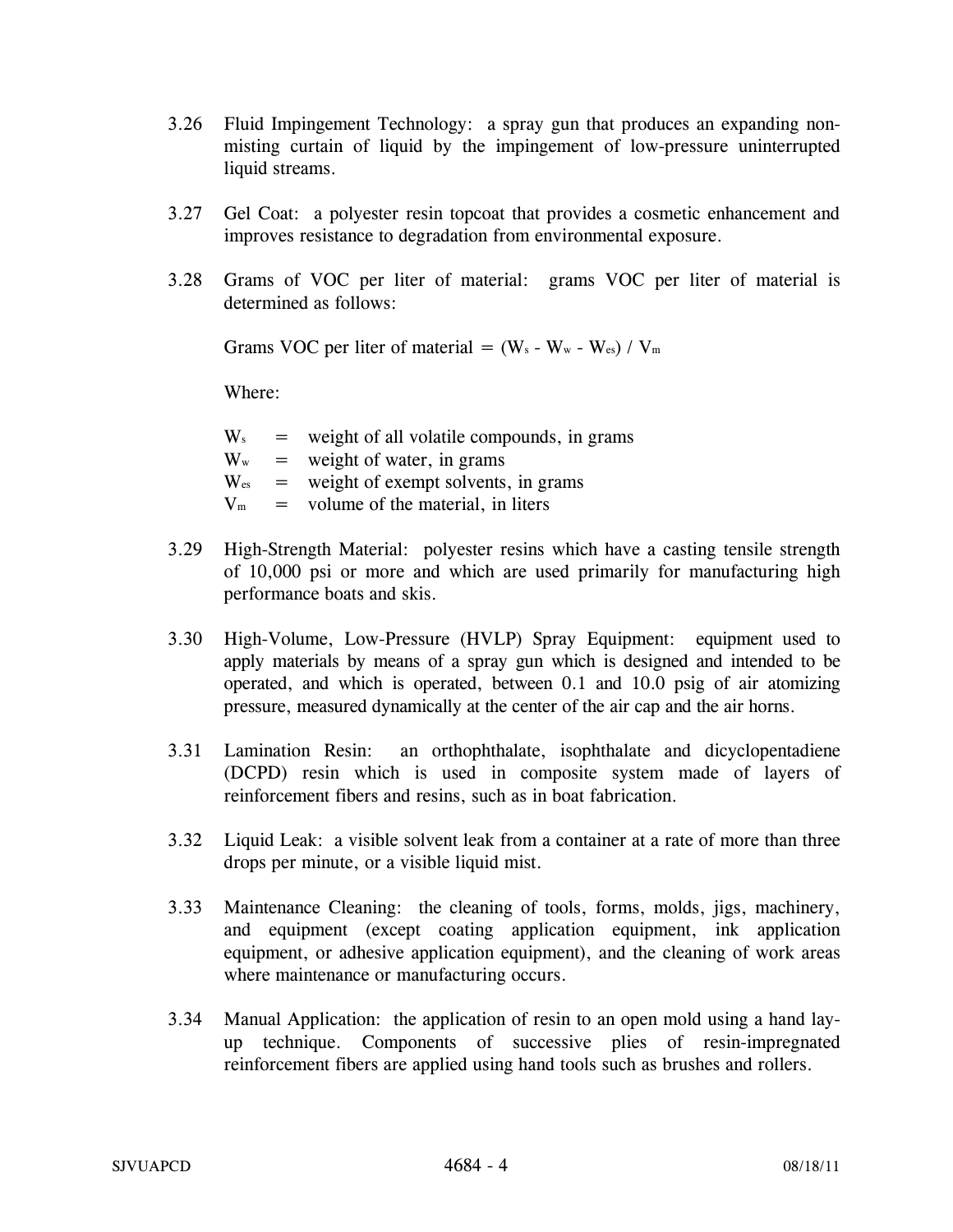- 3.35 Manufacturing Process: the process of making goods or articles by hand or by machine.
- 3.36 Marble Resin: an orthophthalate and modified acrylic isophthalate resin, which is designed for the fabrication of cast products, such as vanities.
- 3.37 Mold: the cavity or surface into or on which gel coat, resin, and fibers are placed and from which finished fiberglass parts take their form.
- 3.38 Monomer: an organic compound, such as styrene, that reacts with unsaturated polyester resins to form a cured polyester resin.
- 3.39 Month: a calendar month.
- 3.40 Neat Resin: a resin to which no filler has been added.
- 3.41 Non-Absorbent Container: a container made of non-porous material that does not allow the migration of solvents through it.
- 3.42 Non-Atomized Resin Application: an application technology in which the resin is not broken into droplets or an aerosol as it travels from the application equipment to the surface of the part. Non-atomized resin application technology includes, but is not limited to, non-atomizing spray guns, flowcoaters, chopper flowcoaters, pressure fed resin rollers, resin impregnators, or fluid impingement technology.
- 3.43 Non-Atomized Solvent Flow: solvents in the form of a liquid stream without the introduction of any propellant.
- 3.44 Non-Atomizing Spray Gun: a spray gun from which the resin flows in a steady and observable coherent flow, with no droplets formed in the area that is within the first three (3) inches of the applicator orifice. Droplets may form in the area greater than three (3) inches from the applicator orifice.
- 3.45 Non-Leaking Container: a container without a liquid leak.
- 3.46 Normal Business Hours: Monday through Friday, 8:00 am to 5:00 pm.
- 3.47 Open Molding Resin and Gel Coat Process: a process in which the reinforcing fibers and resin are placed in the mold and are open to the surrounding air while the reinforcing fibers are saturated with resin. For the purpose of this rule, open molding includes operations in which a vacuum bag or similar cover is used to compress the uncured laminate to remove bubbles or excess resin, or to achieve a bond between core material and a laminate.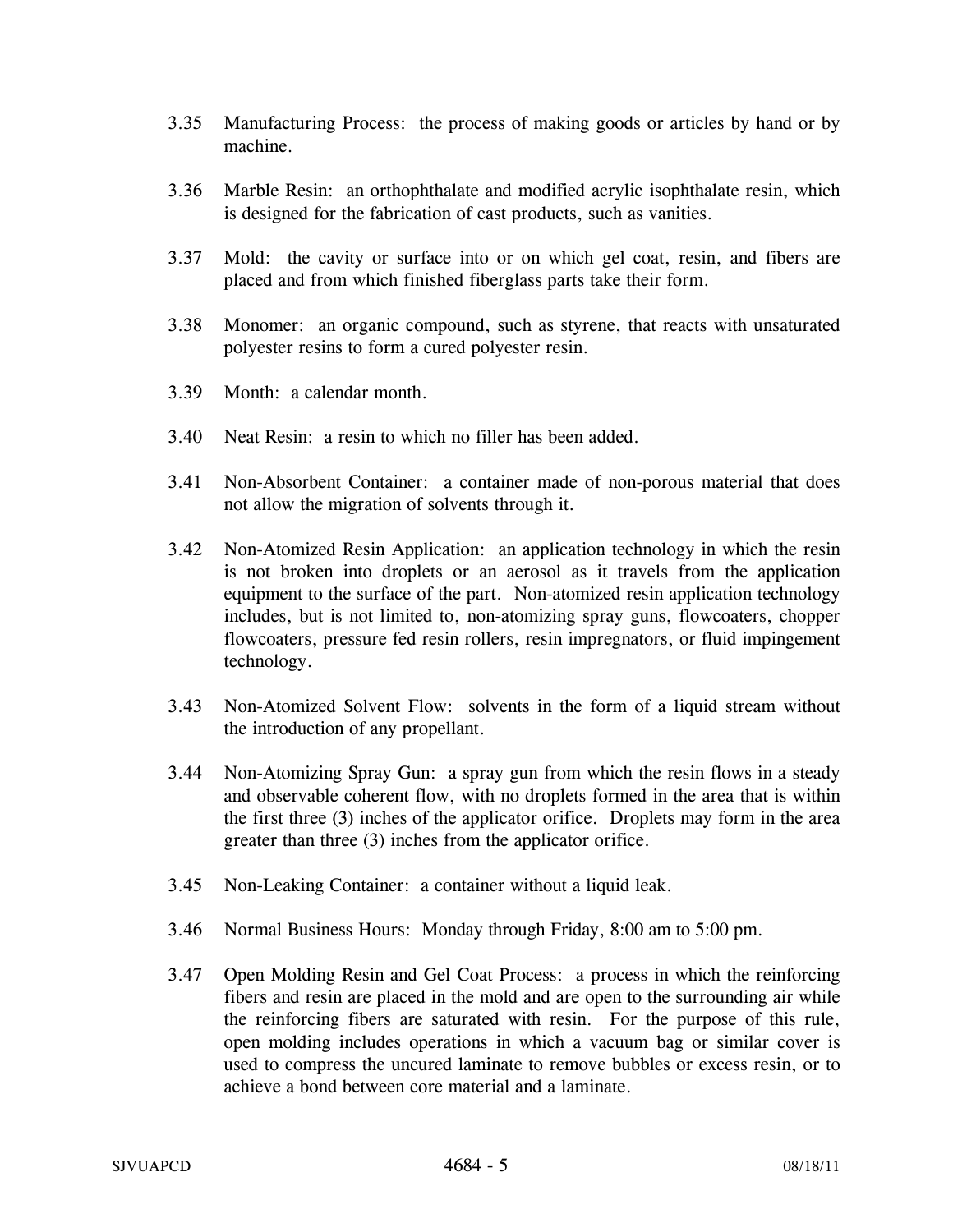- 3.48 Organic Solvent: the same as "Solvent."
- 3.49 Organic Solvent Cleaning: as defined in Rule 4663 (Organic Solvent Cleaning, Storage, and Disposal).
- 3.50 Pigmented Gel Coat: opaque gel coat used to manufacture parts for sale. Pigmented gel coat does not include tooling gel coat used to build or repair molds.
- 3.51 Polyester Resin Materials: materials including, but not limited to: unsaturated polyester resins such as isophthalic, orthophthalic, halogenated, Bisphenol-A, vinyl-ester, or furan resins; cross-linking agents; catalysts, gel coats, inhibitors, accelerators, promoters, and any other materials used in polyester resin operations.
- 3.52 Polyester Resin Operations: methods used for the production or rework of products by mixing, pouring, hand layup, impregnating, injecting, forming, winding, spraying, and/or curing with fiberglass, fillers, or any other reinforcement materials and associated cleanup.
- 3.53 Polymer: a chemical compound comprised of a large number of chemical units and which is formed by chemical linking of monomers.
- 3.54 Production Resin: a general purpose resin material that is not especially corrosion resistant, fire retardant, high strength, or gel coats.
- 3.55 Propellant: any gas, including air, in a pressure container for expelling the contents when the pressure is released.
- 3.56 Repair: the process of returning a damaged object or an object not operating properly to good condition.
- 3.57 Repair Cleaning: a solvent cleaning operation or activity carried out during a repair.
- 3.58 Research and Development: a facility or portion thereof used to further the development of useful materials, devices, systems, or methods, including, but not limited to, design, development, and improvement of prototypes and processes. Research and development does not include the manufacturing process itself.
- 3.59 Resin: a class of organic polymers of natural or synthetic origin used in reinforced products to surround and hold fibers or filler particles, and is solid or semisolid in the cured state.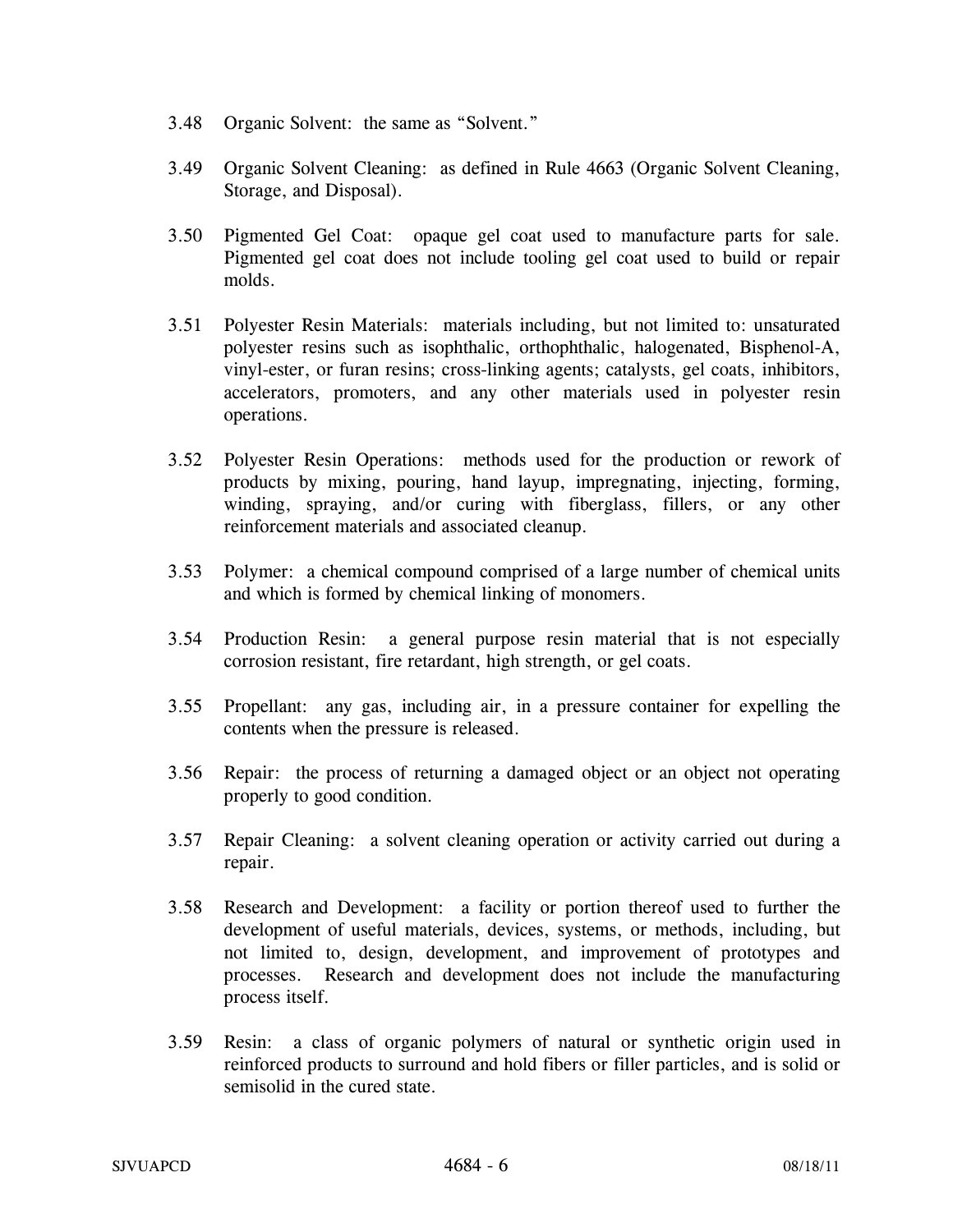- 3.60 Resin and Gel Coat Operation: an operation in which resin or gel coat, including the mixing of putties or polyputties, is combined with additives that include, but are not limited to, fillers, promoters, or catalysts.
- 3.61 SCAQMD: South Coast Air Quality Management District.
- 3.62 Skin Coat: a layer of resin and fibers applied over gel coat to protect the gel coat from being deformed by the next laminate layers.
- 3.63 Small Job: minor resin or gel coat application project which requires only a very limited amount of materials. Total material use for all small jobs at a facility shall not exceed two (2) gallons a day.
- 3.64 Solid Surface Resin: a resin, which is used, without gel coats, to fabricate homogenous solid surface products.
- 3.65 Solvent: as defined in Rule 4663 (Organic Solvent Cleaning, Storage, and Disposal).
- 3.66 Specialty Gel Coat: a gel coat which is used in conjunction with fire retardant, corrosion resistant or high-strength materials.
- 3.67 Specialty Resin: a halogenated, furan, bisphenol A, vinyl-ester, or isophthalic resin used to make products for exposure to one or more of the following extreme environmental conditions: acute or chronic exposure to corrosive agents, caustic agents, acidic agents, or flame.
- 3.68 Stationary Source: as defined in Rule 2201 (New and Modified Stationary Source Review Rule).
- 3.69 Tooling Gel Coat: the gel coat used to build or repair molds (also known as tools) or prototypes (also known as plugs) from which the molds will be made.
- 3.70 Tooling Resin: the resins used to build or repair molds (also known as tools) or prototypes (also know as plugs) from which the molds will be made.
- 3.71 Touch-up: The application of resin or gel coat to correct minor cosmetic imperfections that occur during fabrication or field installations.
- 3.72 Tub/Shower Resin: a dicyclopentadiene (DCPD) resin, along with orthophthalate and isophthalate resins, which are used to fabricate bathware products.
- 3.73 Vapor Suppressant: a substance added to resin to minimize the transfer of monomer vapor into the atmosphere.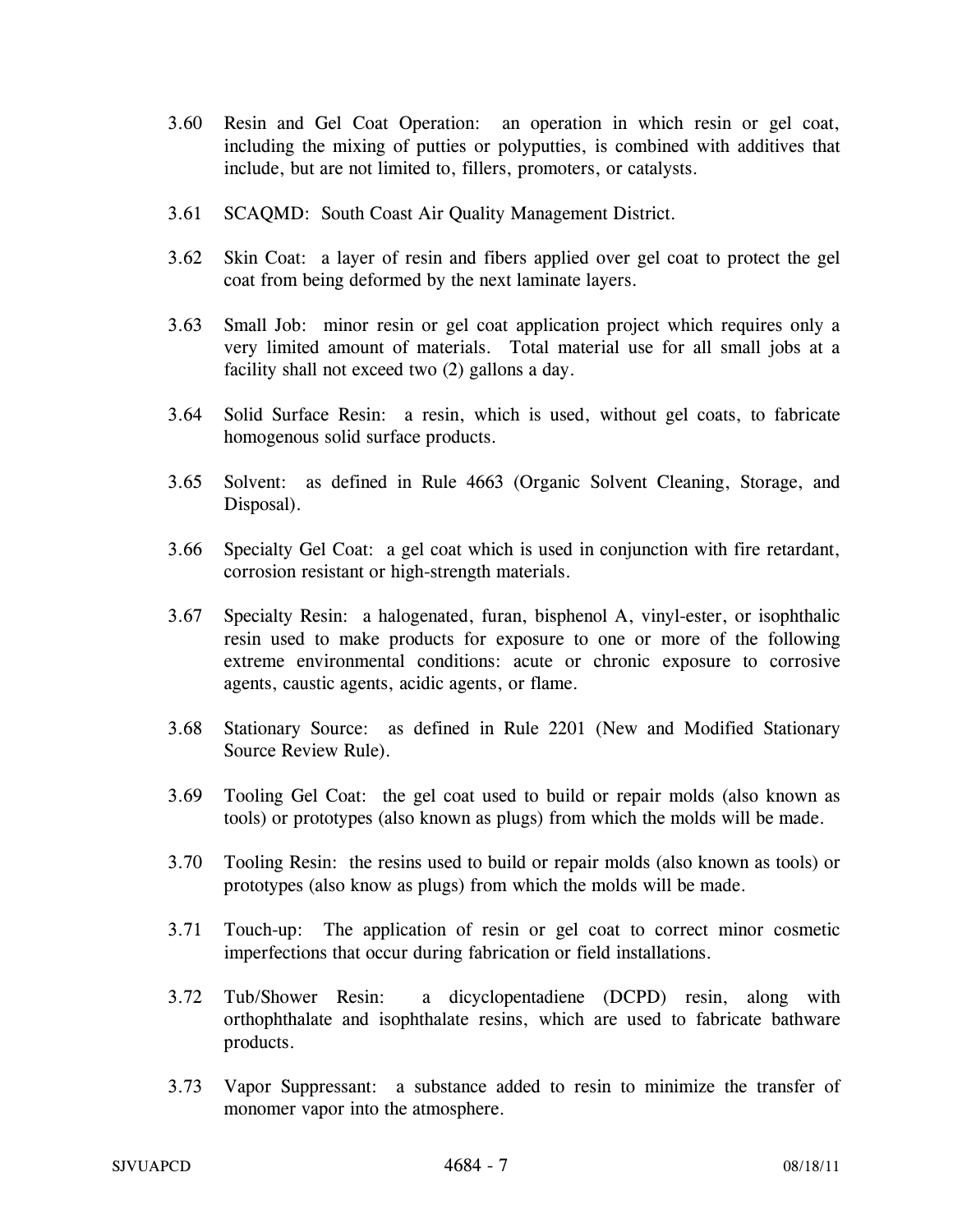- 3.74 Vinylester Resin: a thermosetting resin containing esters of acrylic or methacrylic acids having a double-bond and ester linkage sites at the end of the resin molecules.
- 3.75 Volatile Organic Compound (VOC): as defined in Rule 1020 (Definitions).
- 3.76 Waste Materials: materials including but not limited to paper or cloth used for cleaning operations, waste resins, or spent cleaning materials.
- 4.0 Exemptions
	- 4.1 Except for fiberglass boat manufacturing operations, the provisions of this rule, other than the recordkeeping requirements of Section 6.1, shall not apply to any polyester resin operation provided the volume of polyester resin materials used is less than 20 gallons per month.
	- 4.2 For fiberglass boat manufacturing, production resins (including skin coats) that must meet the specifications for use in military vessels or must be approved by the U.S. Coast Guard for use in construction of lifeboats, rescue boats, and other life-saving appliances approved under 40 CFR subchapter Q, or to the construction of small passenger vessels regulated by 46 CFR subchapter T are exempt from the requirements of Section 5.2.2. Production resins that meet these criteria shall be applied with nonatomizing resin application equipment.
	- 4.3 The solvent cleaning provisions of Section 5.3 Table 4 shall not apply to the following applications:
		- 4.3.1 Cleaning of solar cells, laser hardware, scientific instruments, or high precision optics.
		- 4.3.2 Cleaning in laboratory tests and analyses, or bench scale or research and development projects.
- 5.0 Requirements
	- 5.1 Polyester Resin Operation, except for Fiberglass Boat Manufacturing subject to Section 5.2.2.
		- 5.1.1 An operator of a polyester resin operation shall comply with one of the following process or control requirements:
			- 5.1.1.1 Prior to January 1, 2013, use low-VOC polyester resins with the following monomer content: Low VOC resins, except for specialty resins and gel coats, containing no more than  $35\%$ monomer by weight. Low VOC pigmented gel coats containing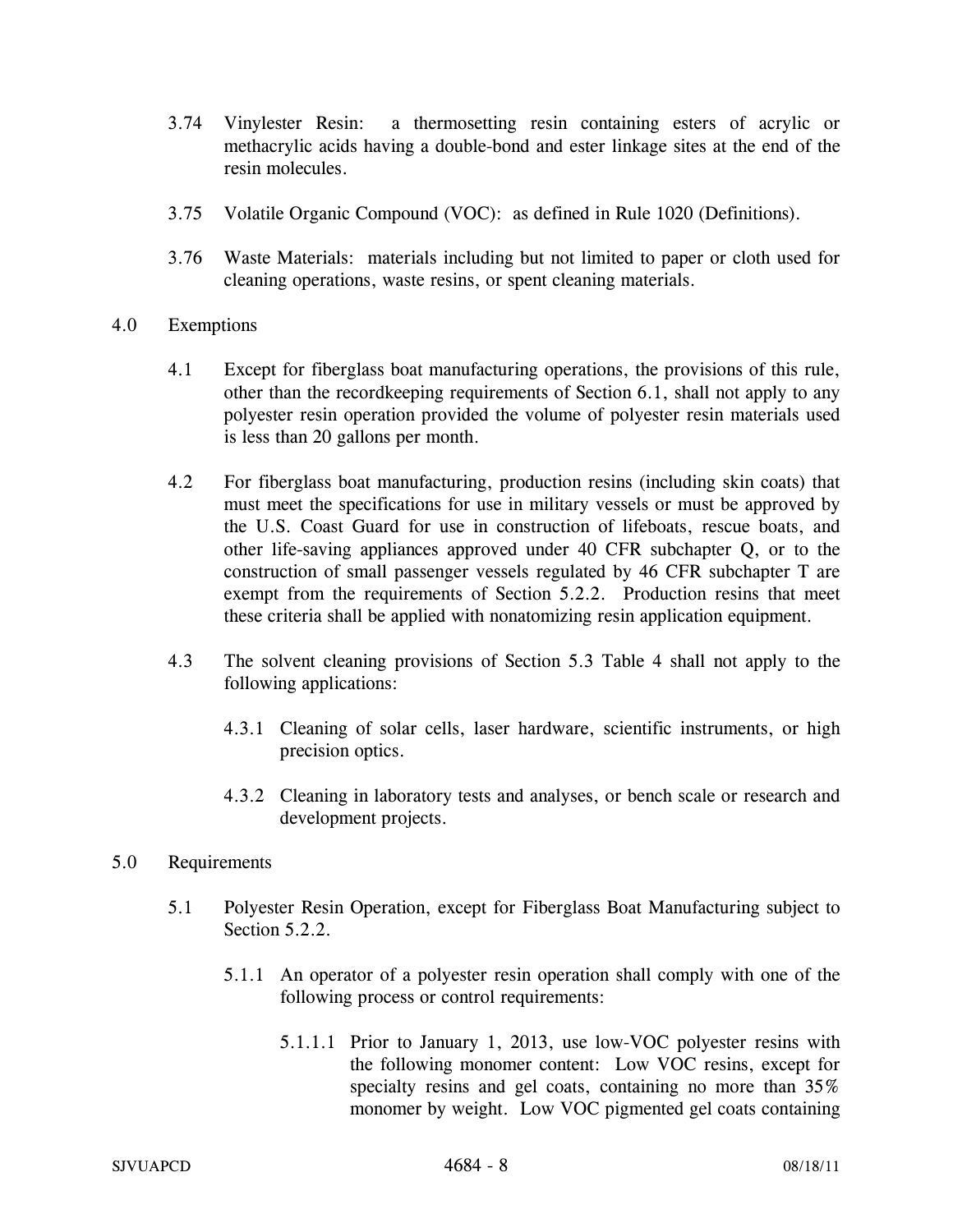no more than 45% monomer by weight. Low VOC specialty resins and clear gel coats containing no more than 50% monomer by weight; or comply with Section 5.1.1.3, 5.1.1.4, or 5.1.1.5.

5.1.1.2 On and after January 1, 2013, use materials in an open molding process that comply with the weighted average monomer VOC content limits in Table 1. In addition to complying with Table 1 limits, the non-monomer VOC content of each resin and gel coat shall not contain more than 5 percent by weight of the resin or gel coat; or comply with Section 5.1.1.3, 5.1.1.4, or 5.1.1.5.

| Table 1 Compliant Materials Weighted Average Monomer VOC Content |                                   |  |  |
|------------------------------------------------------------------|-----------------------------------|--|--|
| for Open Molding Resin and Gel Coat                              |                                   |  |  |
| Material                                                         | Weight Percent Limit on and after |  |  |
|                                                                  | January 1, 2013                   |  |  |
| a. General Purpose Resin                                         |                                   |  |  |
| - Marble Resin                                                   | 10% or                            |  |  |
|                                                                  | 32%, as supplied, with no fillers |  |  |
| - Solid Surface Resin                                            | 17%                               |  |  |
| - Tub/Shower Resin                                               | $24\%$ or                         |  |  |
|                                                                  | 35%, as supplied, with no fillers |  |  |
| - Lamination Resin                                               | 31\% or                           |  |  |
|                                                                  | 35%, as supplied, with no fillers |  |  |
| b. Tooling Resin                                                 |                                   |  |  |
| - Atomized (spray)                                               | 30%                               |  |  |
| - Non-atomized                                                   | 39%                               |  |  |
| c. Specialty Resin                                               |                                   |  |  |
| - Fire Retardant Resin                                           | 38%                               |  |  |
| - High Strength Materials                                        | 40%                               |  |  |
| - Corrosion Resistant Resin                                      | 48%                               |  |  |
| d. All Other Resin                                               | 35%                               |  |  |
| e. Tooling Gel Coat                                              | 40%                               |  |  |
| f. Pigmented Gel Coat                                            |                                   |  |  |
| - White and Off White                                            | 30%                               |  |  |
| - Non-White                                                      | 37%                               |  |  |
| - Primer                                                         | 28%                               |  |  |
| g. Clear Gel Coat                                                |                                   |  |  |
| - Marble Resin                                                   | 40%                               |  |  |
| - Other Resin                                                    | 44%                               |  |  |
| h. Specialty Gel Coat                                            | 48%                               |  |  |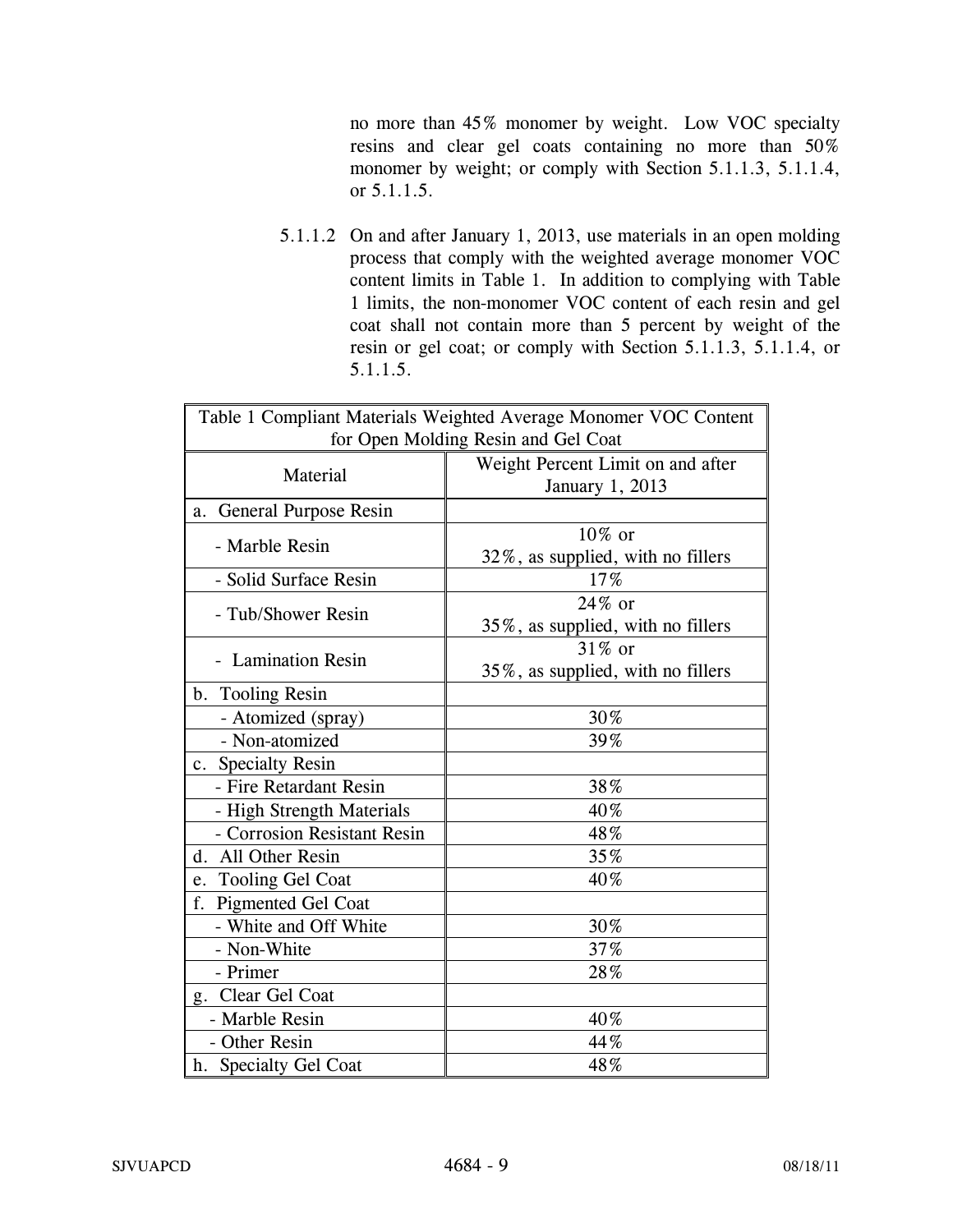- 5.1.1.3 Use resin containing a vapor suppressant, such that the weight loss from the VOC emissions does not exceed 50 grams per square meter of exposed surface during resin polymerization; or
- 5.1.1.4 Use a closed-mold system; or
- 5.1.1.5 Install and operate a VOC emission control system which meets all of the requirements of Sections 5.1.1.5.1 through 5.1.1.5.3 during periods of emission producing activities.
	- 5.1.1.5.1 The VOC emission control system shall be approved, in writing, by the APCO.
	- 5.1.1.5.2 The VOC emission control system shall have an overall capture and control efficiency of at least 90 percent by weight, demonstrated using the applicable test method(s) in Section 6.2.
	- 5.1.1.5.3 The VOC emission control system shall reduce VOC emissions, at all times, to a level that is not greater than the emission which would have been achieved through the use of compliant materials, compliant equipment, or compliant work practices, as applicable. The following equation shall be used to determine if the minimum required overall capture and control efficiency of an emission control system is at an equivalent or greater level of VOC reduction as would be achieved using compliant materials, equipment, or work practices:

$$
CE = \left[1 - \left(\frac{VOC_{LWc}}{VOC_{LWn,Max}} \times \frac{1 - (VOC_{LWn,Max}/D_{n,Max})}{1 - (VOC_{LWc}/D_c)}\right)\right] \times 100
$$

- CE = Minimum Required Control Efficiency specified in Section 5.1.1.5.2 in percent.
- $VOC<sub>LWe</sub> = VOC content of applicable resin, gel coat, or$ solvent of Rule 4684, less water and less exempt compounds.
- $VOC<sub>LWn, Max</sub> =$  Maximum VOC content of resin, gel coat, or solvent, used in conjunction with a control device, less water and less exempt compounds.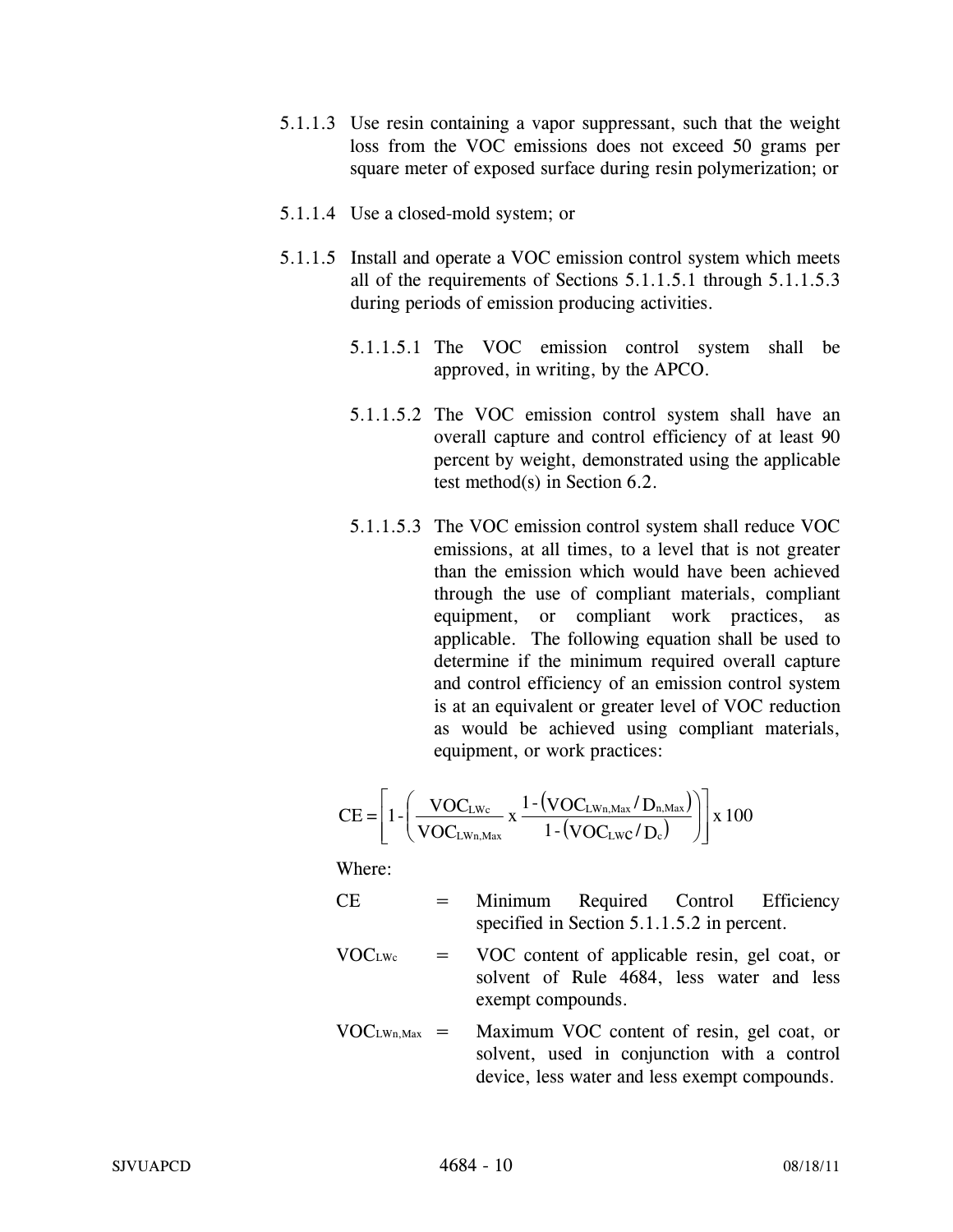- $D_{n,Max}$  = Density of the noncompliant resin, gel coat, or solvent, containing the maximum VOC content of the multi-component material.
- $D_c$  = Density of corresponding resin, gel coat or solvent, used in the compliant resin, gel coat, or solvent.
- 5.1.1.6 Resins and gel coats used for touch up, repair, or small jobs, may have a monomer content limit up to 10% more than the applicable limit set forth in Table 1. Such resins or gel coats shall only be applied by a hand-held atomized spray gun which has a container for the resin or gel coat as part of the gun. Resins or gels applied by another method shall comply with the applicable limit in Table 1. Total material use for all small jobs at a facility shall not exceed two (2) gallons a day.
- 5.1.2 Spray application of polyester resin shall only be performed using airless, air assisted airless, high-volume, low-pressure (HVLP) spray equipment, or electrostatic spray equipment.
	- 5.1.2.1 High-Volume, Low-Pressure (HVLP) spray equipment shall be operated in accordance with the manufacturer's recommendations.
	- 5.1.2.2 For HVLP spray guns manufactured prior to January 1, 1996, the end user shall demonstrate that the gun meets HVLP spray equipment standards. Satisfactory proof will be either in the form of manufacturer's published technical material or by a demonstration using a certified air pressure tip gauge, measuring the air atomizing pressure dynamically at the center of the air cap and at the air horns.
	- 5.1.2.3 A person shall not sell or offer for sale for use within the District any HVLP spray gun without a permanent marking denoting the maximum inlet air pressure in psig at which the gun will operate within the parameters specified in Section 3.0.
- 5.1.3 In lieu of complying with the applicable requirements of 5.1.2, an operator may install and maintain a VOC emission control system that meets the requirements of Section 5.1.1.5 around the coating application operation.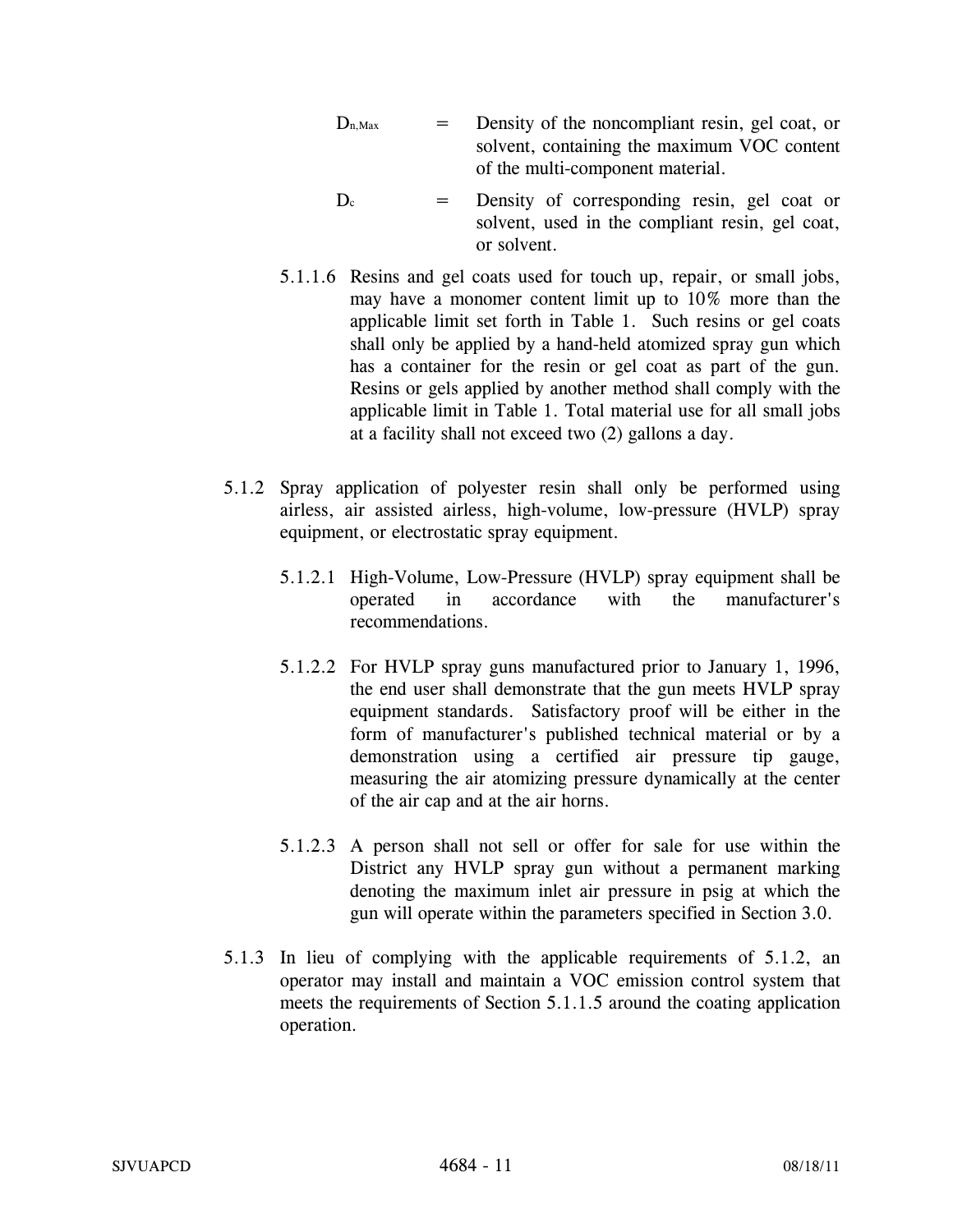- 5.2 Fiberglass Boat Manufacturing Operation
	- 5.2.1 Requirements for Closed Molding Process

 An operator of a fiberglass boat manufacturing facility who uses a closed molding process, as defined in Section 3.0, shall comply with the applicable requirements of Sections 5.1, 5.3, 5.4, and 6.0.

- 5.2.2 Requirements for Open Molding Process
	- 5.2.2.1 An operator of a fiberglass boat manufacturing facility who uses an open molding process, as defined in Section 3.0, and whose total actual VOC emissions from all fiberglass boat manufacturing operations, including related solvent cleaning activities, at a stationary source are equal to or greater than 2.7 tons of VOC per 12-month rolling period, before consideration of controls, shall comply with at least one of the Compliance Options in Section 5.2.2.4 through 5.2.2.6, and the applicable requirements of Sections 5.3, 5.4, and 6.0.
	- 5.2.2.2 An operator subject to Section 5.2.2.1 shall comply with the applicable recordkeeping requirements of Section 6.1 and calculate the fiberglass boat manufacturing facility emissions to demonstrate if the VOC emissions from all fiberglass boat manufacturing operations, including related solvent cleaning activities, at a stationary source are equal to or greater than 2.7 tons of VOC per 12-month rolling period, before consideration of controls.
	- 5.2.2.3 An operator of an open molding process whose total actual VOC emissions from all fiberglass boat manufacturing operations, including related solvent cleaning activities, at a stationary source are less than 2.7 tons of VOC per 12-month rolling period, before consideration of controls, shall comply with the applicable requirements of Sections 5.1, 5.3, 5.4, and 6.0. The operator shall comply with the applicable recordkeeping requirements of Section 6.1 and calculate the fiberglass boat manufacturing facility emissions to demonstrate if the VOC emissions from all open molding fiberglass boat manufacturing operations, including related cleaning activities are less than 2.7 tons of VOC per 12-month rolling period.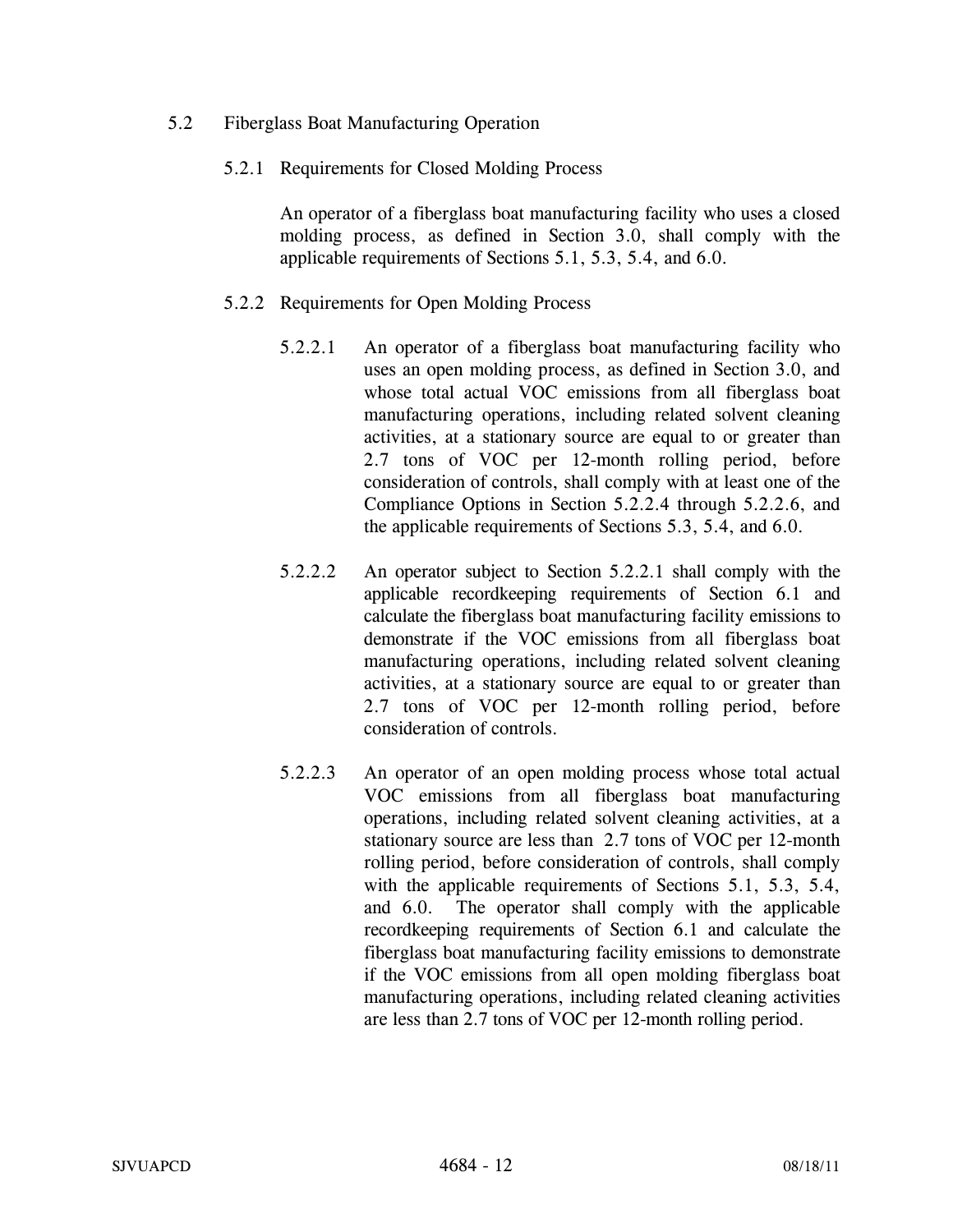## 5.2.2.4 Requirements for Compliant Materials

 5.2.2.4.1 An operator subject to Section 5.2.2.1 shall not use materials in any open molding process that exceed the weighted average monomer VOC content limits in Table 2. In addition to complying with Table 2 limits, the non-monomer VOC content of each resin and gel coat shall not contain more than 5 percent by weight of the resin or gel coat.

| Table 2 Compliant Materials Monomer VOC Content                                 |                           |                          |  |  |
|---------------------------------------------------------------------------------|---------------------------|--------------------------|--|--|
| for Open Molding Resin and Gel Coat for Fiberglass Boat Manufacturing Operation |                           |                          |  |  |
|                                                                                 |                           | Weighted Average Monomer |  |  |
| Material                                                                        | <b>Application Method</b> | VOC content              |  |  |
|                                                                                 |                           | (weight percent) limit   |  |  |
| <b>Production Resin</b>                                                         | Atomized (spray)          | 28%                      |  |  |
| <b>Production Resin</b>                                                         | Non-atomized              | 35%                      |  |  |
| Pigmented Gel Coat                                                              | Any method                | 33%                      |  |  |
| Clear Gel Coat                                                                  | Any method                | 48%                      |  |  |
| Tooling Resin                                                                   | Atomized                  | 30%                      |  |  |
| Tooling Resin                                                                   | Non-atomized              | 39%                      |  |  |
| Tooling Gel Coat                                                                | Any method                | 40%                      |  |  |

 5.2.2.4.2 The weighted average monomer VOC content shall be determined based on a 12-month rolling average. The operator shall use Equation 1 to determine weighted average monomer content for a particular open molding resin or gel coat material.

Equation 1:

Weighted Average Monomer VOC Content = 
$$
\frac{\sum_{i=1}^{n} (M_{(i)} VOC_{(i)})}{\sum_{i=1}^{n} (M_{(i)})}
$$

- $M_{(i)}$  = Mass of open molding resin or gel coat i used in the past 12 months in an operation, megagrams.
- $VOC_{(i)}$  = Monomer VOC content, by weight percent, of open molding resin or gel coat i used in the past 12 months in an operation.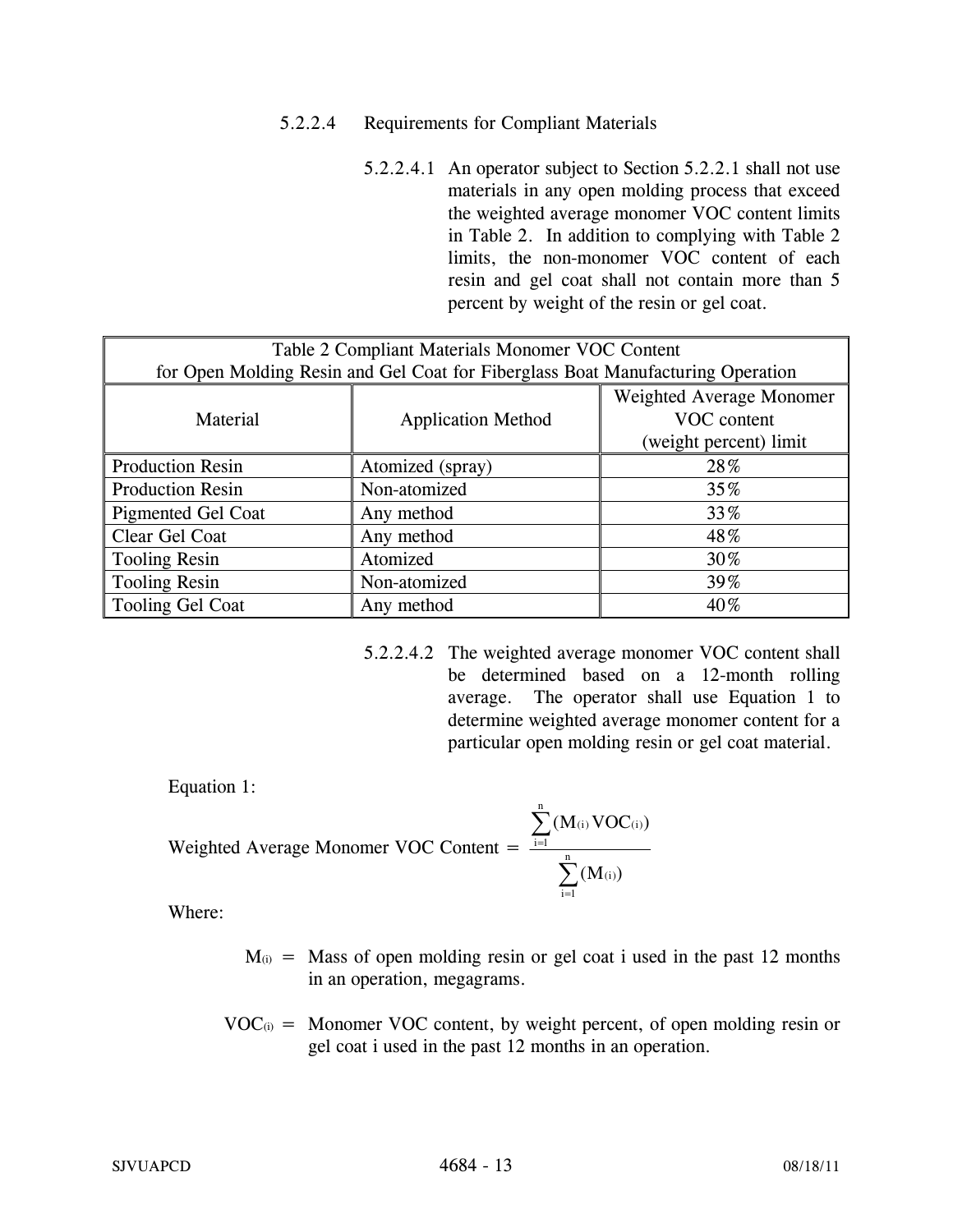- n = Number of different open molding resins or gel coats used in the past 12 months in an operation.
	- 5.2.2.5 Requirements for Emissions Averaging Option
		- 5.2.2.5.1 In lieu of complying with the requirements of Section 5.2.2.4, an operator that is subject to Section 5.2.2.1 may comply by meeting a facilityspecific monomer VOC mass emission limit (12 month rolling average) that is determined using Equation 2, provided all resins and gel coats included in this option do not exceed 5 percent by weight non-monomer VOC content.
		- 5.2.2.5.2 At the end of the first 12-month averaging period and at the end of every subsequent month, the operator shall use Equation 3 to show that the monomer VOC emissions from the operations included in the average do not exceed the emission limit calculated using Equation 2 for the same 12 month period. The operator shall include in Equation 2 and Equation 3 the terms for only those operations and materials included in the average.
		- 5.2.2.5.3 For those materials that are not included in the emissions average, the facility would resort to one of the other two options for limiting monomer and non-monomer VOC emissions from resin and gel coats.

Equation 2:

Monomer VOC Limit =  $46(M_R) + 159(M_{PG}) + 291(M_{CG}) + 54(M_{TR}) + 214(M_{TG})$ 

- Monomer VOC Limit = Total allowable monomer VOC that can be emitted from open molding operations included in the average, kilograms per 12-month period.
	- $M_R$  = Mass of production resin used in the past 12 months, excluding any materials that are exempt pursuant to Section 4.2, in megagrams.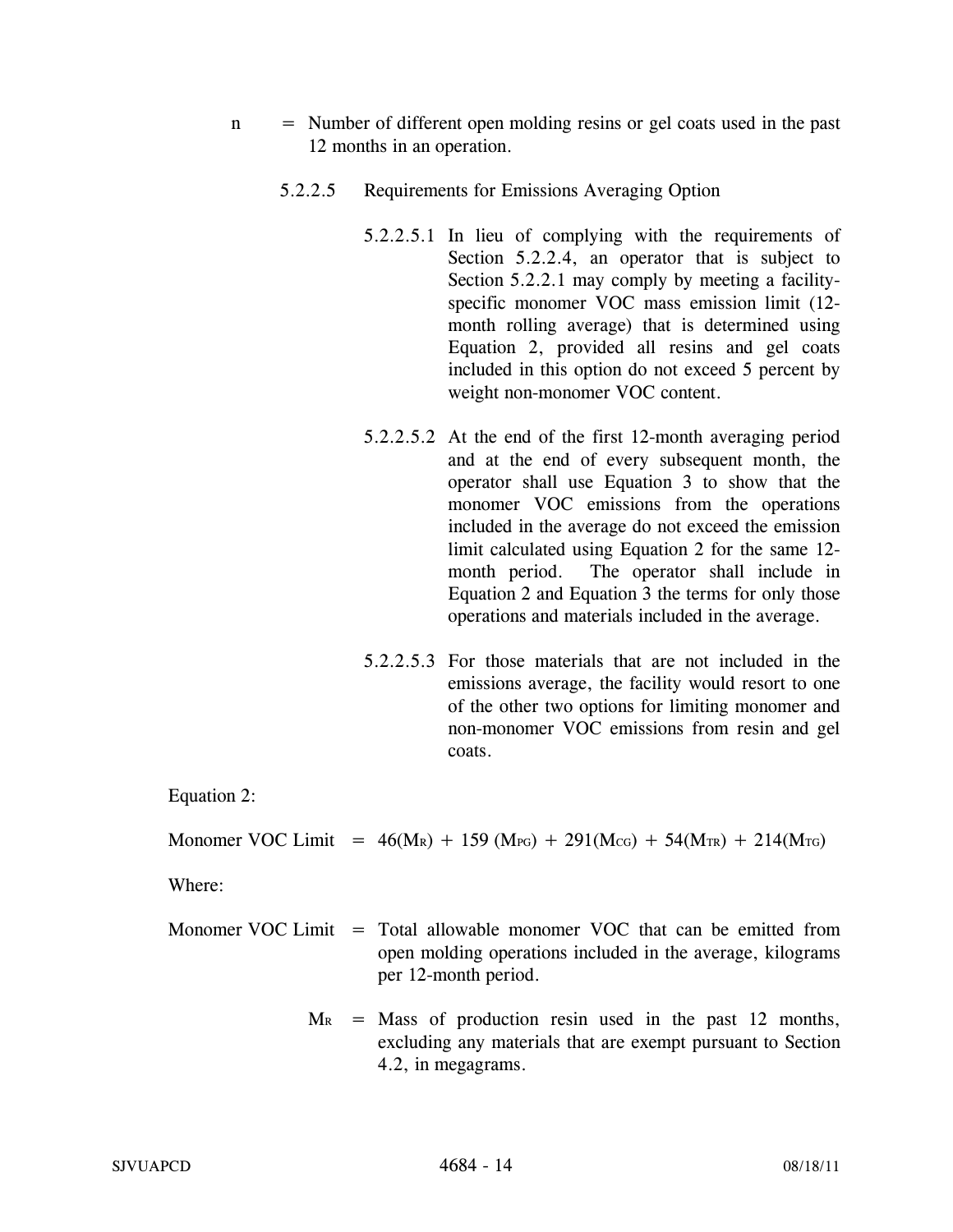- $M_{PG}$  = Mass of pigmented gel coat used in the past 12 months, excluding any materials that are exempt pursuant to Section 4.2, in megagrams.
- $M_{CG}$  = Mass of clear gel coat used in the past 12 months, excluding any materials that are exempt, in megagrams.
- $M_{TR}$  = Mass of tooling resin used in the past 12 months, excluding any materials that are exempt pursuant to Section 4.2, in megagrams.
- $M_{\text{TG}}$  = Mass of tooling gel coat used in the past 12 months, excluding any materials that are exempt pursuant to Section 4.2, in megagrams.

Equation 3:

Monomer VOC Emissions = 
$$
(PV_{R})(M_{R}) + (PV_{PG})(M_{PG}) + (PV_{CG})(M_{CG}) + (PV_{TR})(M_{TR}) + (PV_{TG})(M_{TG})
$$

- Monomer VOC Emissions = Monomer VOC emissions calculated using the monomer VOC emission equations for each operation included in the average, in kilograms.
	- $PV<sub>R</sub>$  = Weighted-average monomer VOC emission rate for production resin used in the past 12 months, in kilograms per megagrams.
	- $M_R$  = Mass of production resin used in the past 12 months, in megagrams.
	- $PV_{PG}$  = Weighted-average monomer VOC emission rate for pigmented gel coat used in the past 12 months, in kilograms per megagrams.
	- $M_{PG}$  = Mass of pigmented gel coat used in the past 12 months, in megagrams.
	- $PV_{CG}$  = Weighted-average monomer VOC emission rate for clear gel coat used in the past 12 months, in kilograms per megagrams.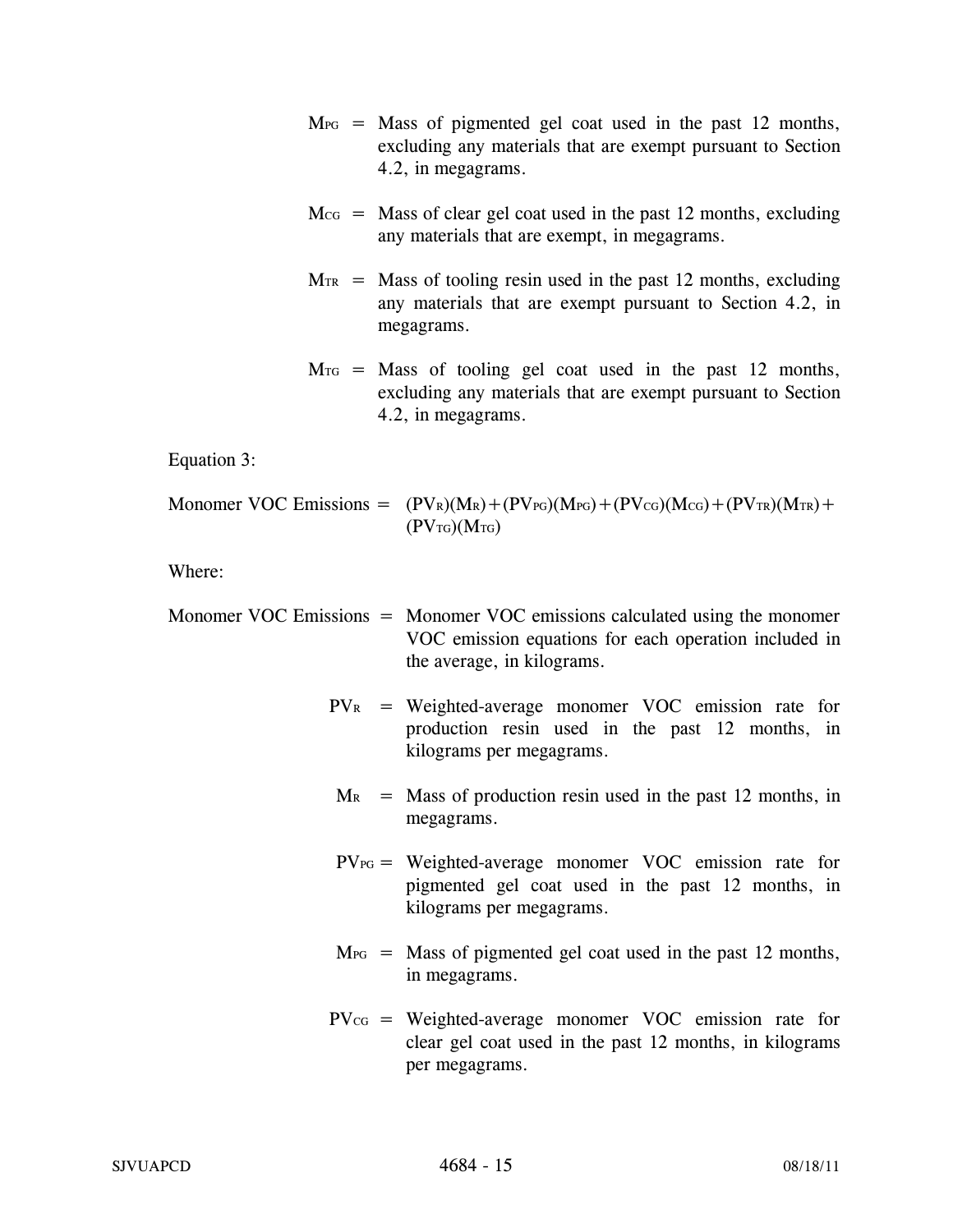- $M_{CG}$  = Mass of clear gel coat used in the past 12 months, in megagrams
- $PV_{TR}$  = Weighted-average monomer VOC emission rate for tooling resin used in the past 12 months, in kilograms per megagrams.
- $M_{TR}$  = Mass of tooling resin used in the past 12 months, in megagrams.
- $PV_{\text{TG}}$  = Weighted-average monomer VOC emission rate for tooling gel coat used in the past 12 months, in kilograms per megagrams.
- $M_{\text{TG}}$  = Mass of tooling gel coat used in the past 12 months, in megagrams.
	- 5.2.2.5.4 For purposes of Equation 3, the operator shall use Equation 4 to compute the weighted-average monomer VOC emission rate for the previous 12 months for each open molding resin and gel coat operation included in the average.

Equation 4:

$$
PV_{OP} \quad = \qquad \frac{\displaystyle\sum_{i=1}^{n} (Mi \; PVi)}{\displaystyle\sum_{i=1}^{n} (Mi)}
$$

- PV<sub>OP</sub> = Weighted-average monomer VOC emission rate for each open molding operation (PVR, PV<sub>PG</sub>, PV<sub>CG</sub>, PV<sub>TR</sub>, and PV<sub>TG</sub>) included in the average, kilograms of monomer VOC per megagram of material applied.
- $Mi$  = Mass of resin or gel coat i used within an operation in the past 12 months, in megagrams.
- n = Number of different open molding resins and gel coats used with the operation in the past 12 months.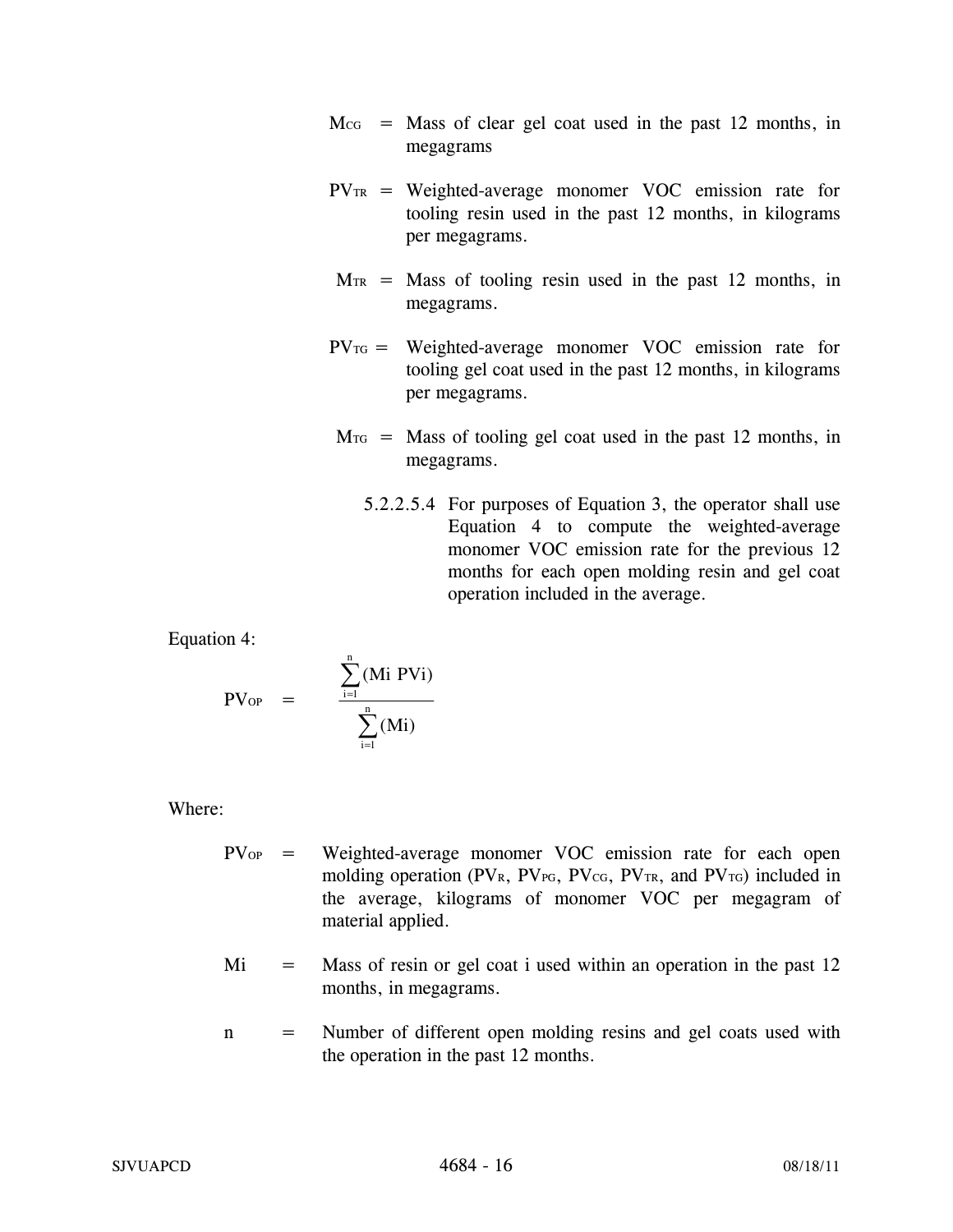PVi = The monomer VOC emission rate for resin and gel coat i used within an operation in the past 12 months, in kilograms of monomer VOC per megagram of material applied. Use Table 3 to compute PVi.

| Table 3 Monomer VOC Emission Rate Formulas for Open Molding |                           |                                          |  |  |  |
|-------------------------------------------------------------|---------------------------|------------------------------------------|--|--|--|
| for Fiberglass Boat Manufacturing Operation                 |                           |                                          |  |  |  |
| Material                                                    | <b>Application Method</b> | Formula to calculate monomer             |  |  |  |
|                                                             |                           | VOC emission rate*                       |  |  |  |
|                                                             | Atomized                  | 0.014 x (Resin VOC%) <sup>2.425</sup>    |  |  |  |
|                                                             | Atomized, plus vacuum     |                                          |  |  |  |
|                                                             | bagging with roll-out     | 0.01185 x (Resin VOC%) <sup>2.425</sup>  |  |  |  |
|                                                             | Atomized, plus vacuum     | 0.009454 x (Resin VOC%) <sup>2.425</sup> |  |  |  |
| Production resin,                                           | bagging without roll-out  |                                          |  |  |  |
| Tooling resin                                               | Non-atomized              | 0.014 x (Resin VOC%) <sup>2.275</sup>    |  |  |  |
|                                                             | Non-atomized, plus vacuum | 0.0110 x (Resin VOC%) <sup>2.275</sup>   |  |  |  |
|                                                             | bagging with roll-out     |                                          |  |  |  |
|                                                             | Non-atomized, plus vacuum | 0.0076 x (Resin VOC%) <sup>2.275</sup>   |  |  |  |
|                                                             | bagging without roll-out  |                                          |  |  |  |
| Pigmented gel coat, clear                                   | All methods               | 0.445 x (Gel coat VOC%) <sup>1.675</sup> |  |  |  |
| gel coat, tooling gel coat                                  |                           |                                          |  |  |  |

\* The formulas in Table 3 calculate monomer VOC emissions in kilograms of monomer per megagram of resin or gel coat applied. The formulas for vacuum bagging with roll-out are applicable when a facility rolls out the applied resin and fabric prior to applying the vacuum bagging materials. The formulas for vacuum bagging without roll-out are applicable when a facility applies the vacuum bagging materials immediately after resin application without rolling the resin and fabric.  $VOC\%$  = monomer VOC content as supplied, expressed as a weight-percent value between 0 and 100%.

5.2.2.6 Requirements for Add-on VOC Control System Option

 5.2.2.6.1 In lieu of complying with the requirements of Compliant Materials Option in Section 5.2.2.4 or the requirements of Emissions Averaging Option in Section 5.2.2.5, an operator may choose to use an APCO-approved add-on control equipment to meet the emission limit determined by Equation 2 above. However, instead of using the mass of each material used over the past 12 months in Equation 2, the operator shall use the mass of each material used during control device performance source testing in Equation 2 to determine the emission limit (in kilograms of monomer VOC) that is applicable during the source testing. If the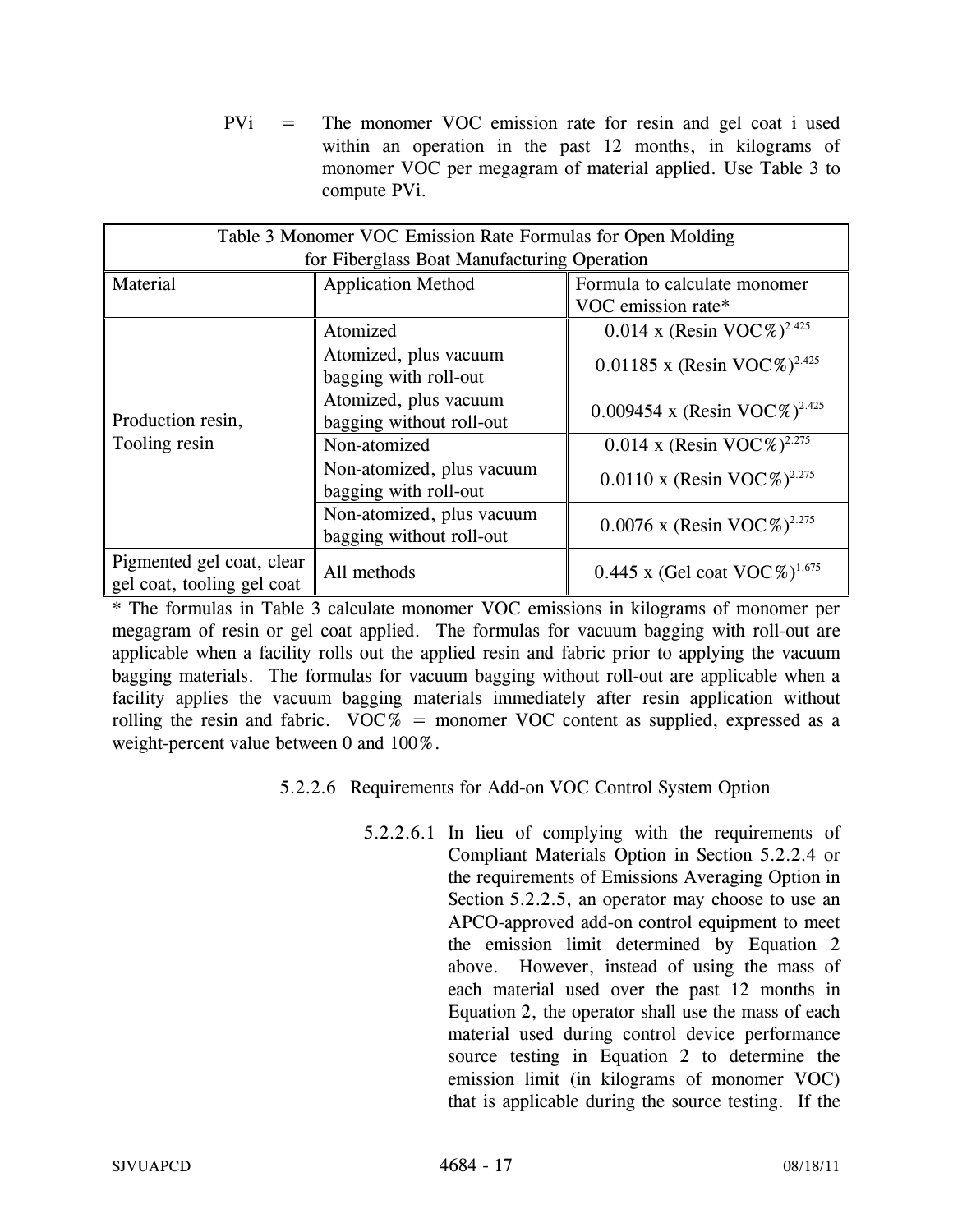measured emissions at the outlet of the control device (in kilogram of monomer VOC) are less than the emission limit, then the control device shall be considered to have achieved the emission limit, and provided the control device also meets the requirements of Sections 5.1.1.5.1 through 5.1.1.5.3.

- 5.2.2.6.2 All resins and gel coats used during add-on VOC controlled operations shall not exceed 5 percent by weight non-monomer VOC content limit.
- 5.2.2.6.3 The operator shall monitor and record relevant control device and capture system operating parameters such as temperature, pressure, and flow rate, and use the recorded values to establish operating limits for the emission control device and capture system, and maintain such parameters within the established operating limits.

### 5.2.2.7 Requirements for Filled Resins

- 5.2.2.7.1 An operator who uses resins to which fillers are added shall use Equation 5 to adjust the emission rate for filled resins under all three options specified in Section 5.2.2.4 through Section 5.2.2.6. If an operator uses a filled production resin or filled tooling resin, the operator shall calculate the emission rate for filled material on an as-applied basis using Equation 5.
- 5.2.2.7.2 All filled resins used shall not exceed 5 percent by weight non-monomer VOC content limit.
- 5.2.2.7.3 If the filled resin is used as a production resin, the value of PVF calculated by Equation 5 shall not exceed 46 kilograms of monomer VOC per megagram of filled resin applied.
- 5.2.2.7.4 If the filled resin is used as a tooling resin, the value of PVF calculated by Equation 5 shall not exceed 54 kilograms of monomer VOC per megagram of filled resin applied.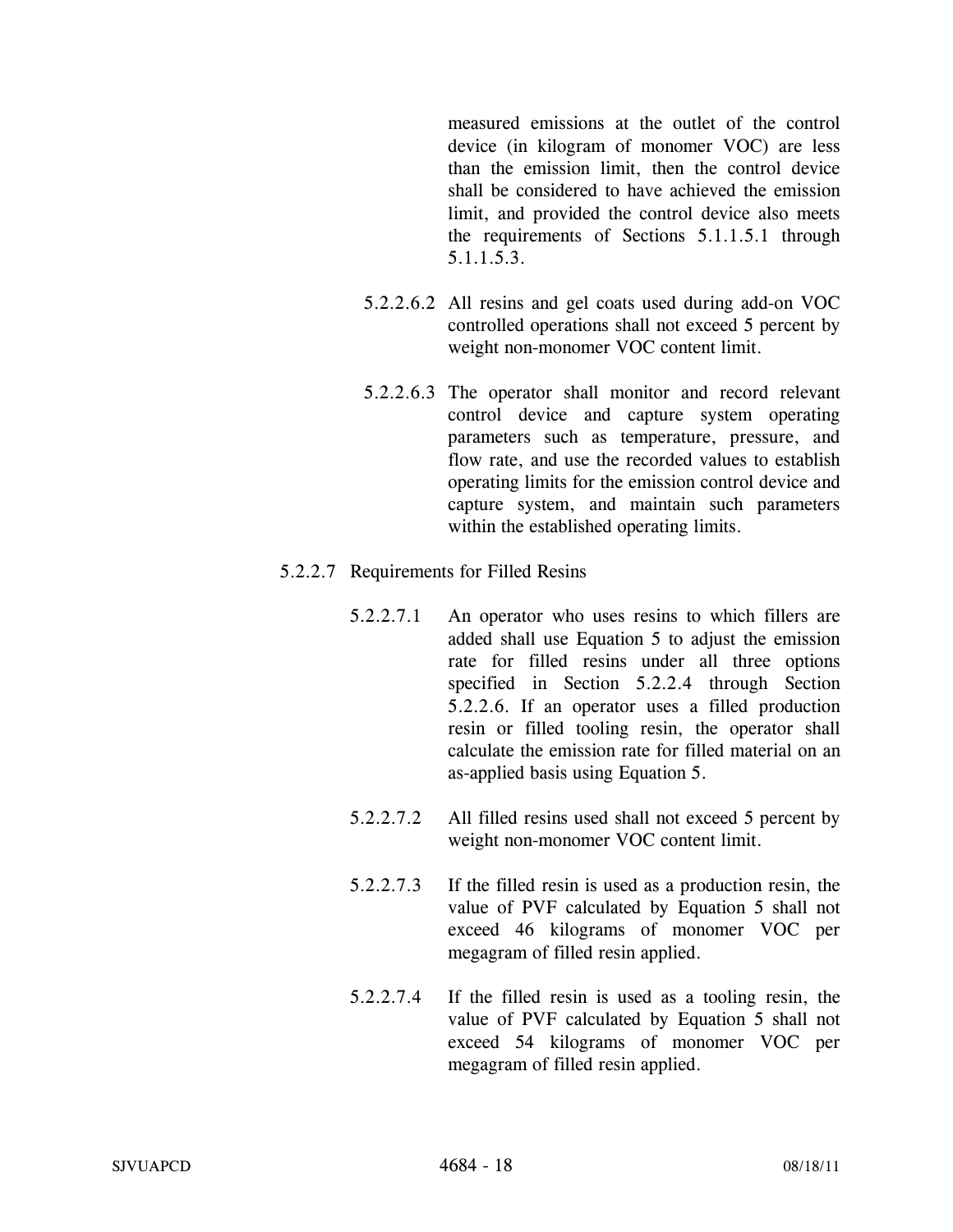5.2.2.7.5 If the operator is including a filled resin in the emissions averaging option procedure, the operator shall use the value of PVF calculated using Equation 5 for the value of PVi in Equation 4 of this rule.

Equation 5:

$$
PV_F = PV_U x [\frac{(100 - %Filler)}{100}]
$$

Where:

- $PV<sub>F</sub>$  = The as-applied monomer VOC emission rate for the filled production resin or tooling resin, in kilograms monomer VOC per megagram of filled material.
- $PV_{U}$  = The monomer VOC emission rate for the neat (unfilled) resin, before filler is added, as calculated using the formulas in Table 3 of this rule.
- % Filler = The weight percent of filler in the as-applied filled resin system.
- 5.2.2.8 Work Practice Standards for Resins and Gel Coat

 An operator shall ensure that all containers with a capacity equal to or greater than 208 liters (55 gallons), including those used for on-site mixing of putties and polyputties, have a cover with no visible gaps in place at all times, except when material is being manually added or removed from a container, or when mixing or pumping equipment is being placed in or removed from a container.

- 5.3 Organic Solvent Cleaning Requirements
	- 5.3.1 An operator shall not use organic solvents for cleaning operations that exceed the VOC content limits specified in Table 4, in accordance with the corresponding effective date.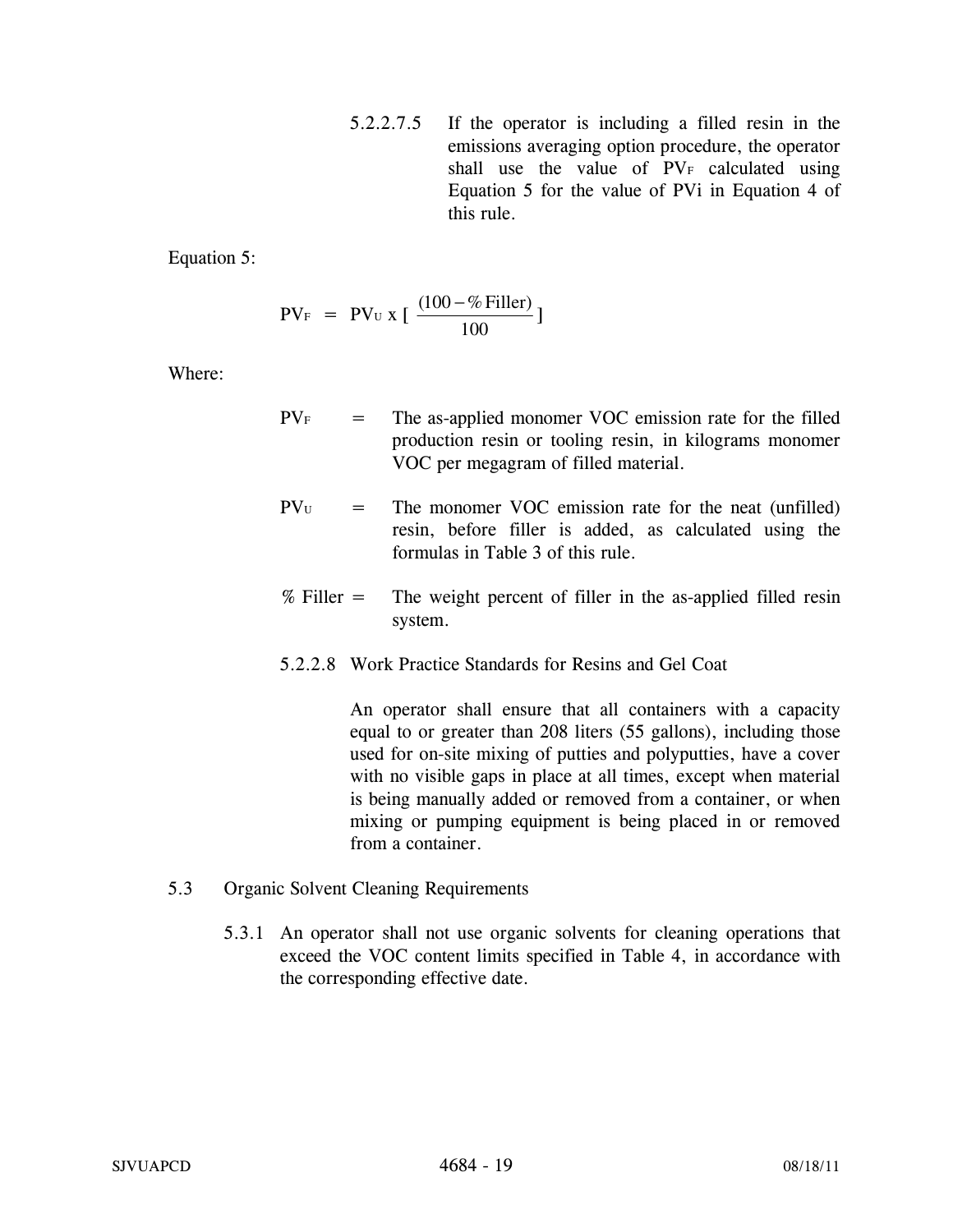| Table 4 VOC Content Limits for Organic Solvents Used in Cleaning Operations                           |                                                              |  |
|-------------------------------------------------------------------------------------------------------|--------------------------------------------------------------|--|
| Type of Solvent<br><b>Cleaning Operation</b>                                                          | VOC Content Limit Grams of VOC/liter of<br>material (lb/gal) |  |
| A. Product Cleaning During Manufacturing<br>Process or Surface Preparation for Coating<br>Application | 25(0.21)                                                     |  |
| B. Repair and Maintenance Cleaning                                                                    | 25(0.21)                                                     |  |
| C. Cleaning of Polyester Resin Application<br>Equipment                                               | 25(0.21)                                                     |  |

- 5.3.2 In lieu of complying with the VOC content limits in Table 4, an operator may control VOC emissions from cleaning operations with an APCOapproved VOC emission control system that meets the requirements of Section 5.1.1.5 for the solvent cleaning operations.
- 5.4 Solvent Storage and Disposal

An owner or operator shall store or dispose of all uncured polyester resin materials, fresh or spent solvents, waste solvent cleaning materials such as cloth, paper, etc., coatings, adhesives, catalysts, and thinners in self-closing, non-absorbent and non-leaking containers. The containers shall remain closed at all times except when depositing or removing the contents of the containers or when the container is empty.

- 6.0 Administrative Requirements
	- 6.1 Recordkeeping

An operator subject to this rule shall maintain the following records:

- 6.1.1 Daily records of the type and quantity of all resins, gel coats, fillers, catalysts, and cleaning materials (including cleaning solvents) used in each operation. Records shall also indicate the amount used and VOC content, in weight percent, of all polyester resin and gel coat materials used for touch up, repair, and small jobs.
- 6.1.2 Records of the VOC content, in weight percent, of all polyester resin and gel coat, filler materials, including the weight percent of non-monomer VOC content of the resin and gel coat, used or stored at the stationary source.
- 6.1.3 Records of the VOC content of all cleaning materials used and stored at the stationary source as specified in Section 5.3.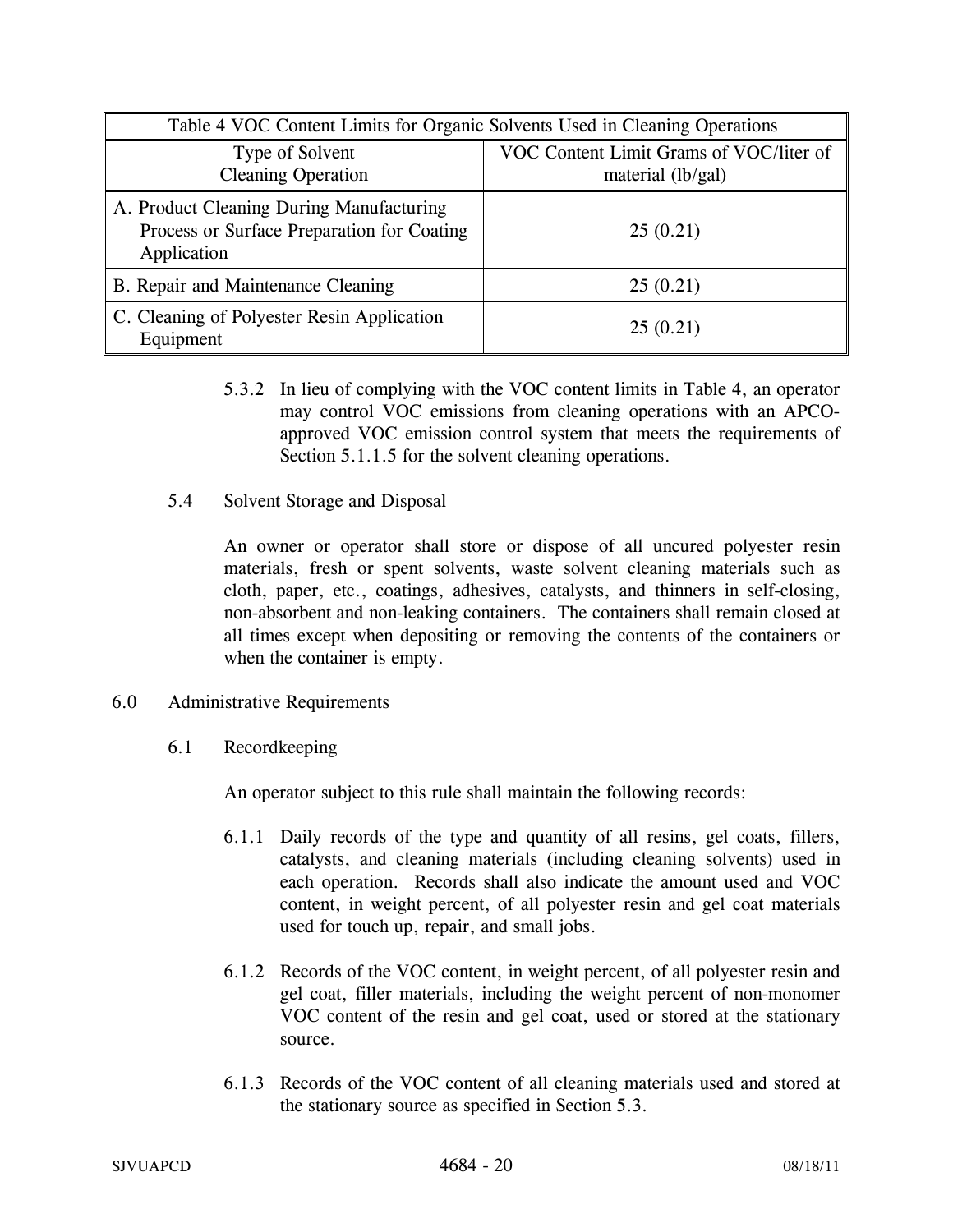- 6.1.4 Records showing the weight loss per square meter during resin polymerization for each vapor-suppressed resin.
- 6.1.5 VOC Emission Control System Records

An operator using a VOC emission control system pursuant to Section 5.1.1.5 to comply with this rule shall maintain daily records of key system operating parameters to demonstrate continuous operation and compliance of the VOC emission control system during periods of emission-producing activities. Key system operating parameters are those parameters necessary to ensure compliance, including, but not limited to, temperature, pressure drop, and air flow rate.

- 6.1.6 An operator claiming exemption under Section 4.1 shall maintain records of polyester materials usage to support the claim of exemption.
- 6.1.7 The operator shall retain the records specified in Sections 6.1.1 through 6.1.6, as applicable, on site for a period of five years, make the records available on site during normal business hours to the APCO, ARB, or EPA, and submit the records to the APCO, ARB, or EPA upon request.
- 6.2 Test Methods

The analysis of cleaning materials, polyester resin materials and control efficiency shall be determined by the following methods:

- 6.2.1 The emission rate per square meter of exposed surface during polymerization of Polyester Resins is to be determined using: SCAQMD Method 309 (Static Method for Determination of Volatile Emissions from Polyester and Vinyl Resins Operations), Attachment A, 1/8/91.
- 6.2.2 Determination of Overall Capture and Control Efficiency of VOC Emission Control Systems
	- 6.2.2.1 The capture efficiency of a VOC emission control system's collection device(s) shall be determined according to EPA's "Guidelines for Determining Capture Efficiency," January 9, 1995 and 40 CFR 51, Appendix M, Test Methods 204-204F, as applicable, or any other method approved by EPA, ARB, and the APCO.
	- 6.2.2.2 The control efficiency of a VOC emission control system's VOC control device(s) shall be determined using EPA Test Methods 2, 2A, or 2D for measuring flow rates and EPA Test